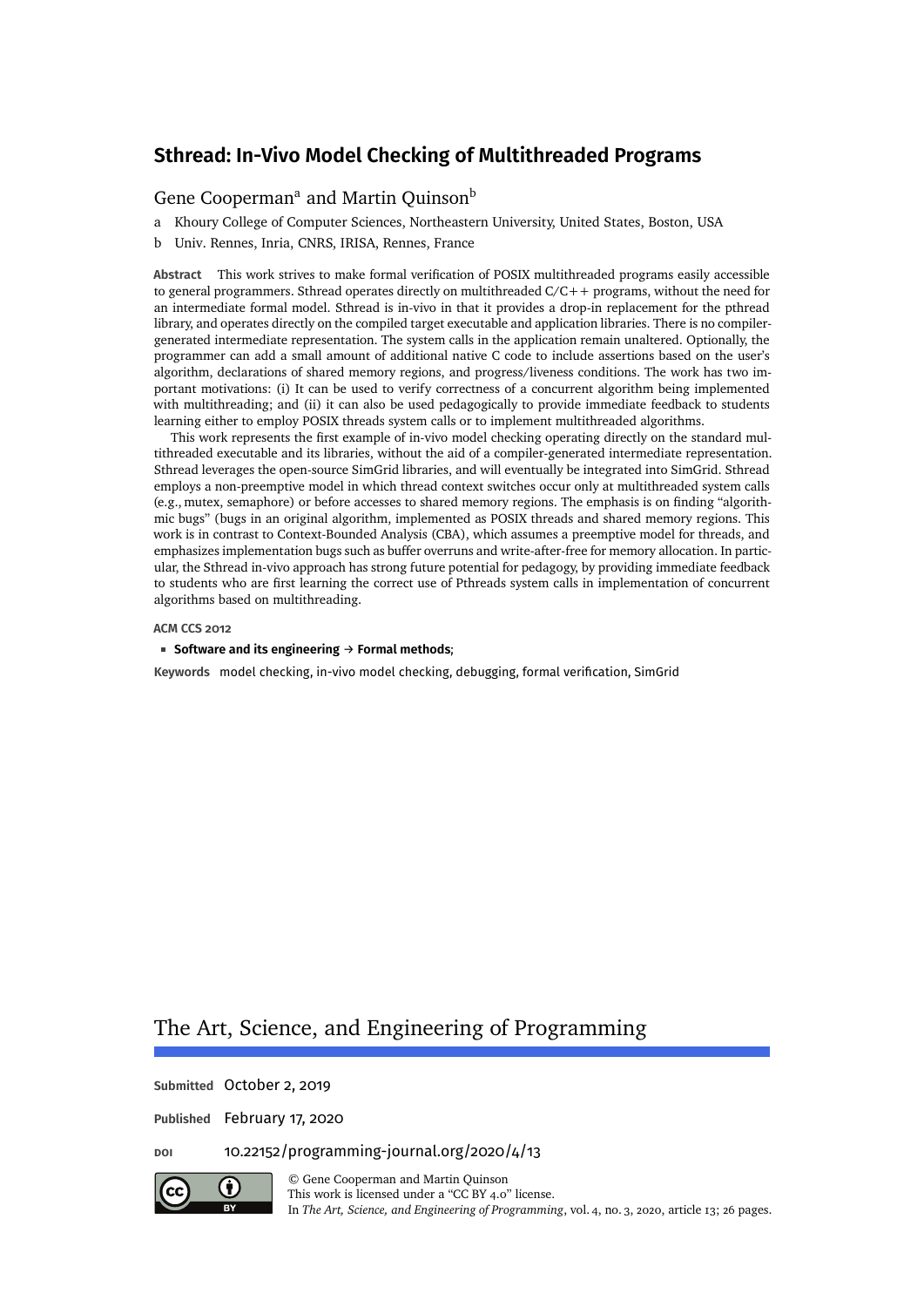#### **1 Introduction**

Sthread is an in-vivo, explicit-state model checker used to find race conditions, deadlock, assertion failures, and other bugs associated with multithreaded programs. Sthread executes directly on  $C/C++$  code that implements concurrent algorithms using the POSIX multithreaded system calls (mutex, semaphore, etc.) and shared memory regions. The user's  $C/C++$  code is compiled as usual by the user's preferred compiler, but Sthread replaces the Linux pthread library with an Sthread/SimGrid library and the user's  $C/C++$  code is re-compiled with an sthread include file instead of the traditional pthread include file. As with all formal verification approaches, Sthread can capture rare bugs such as data races, which can be missed by test suites or unit testing.

Sthread is based on recent advances in the SimGrid software, along with a new SimGrid interface, sthread. SimGrid is an explicit-state model checker that provides a SimGrid library that is linked to the target code. Routines in the target code are redirected to a library that makes "simcalls" to the SimGrid thread scheduler. Typically, a simcall represents the end of a transition between model states, and the process memory itself is sued to create the formal model state of the SimGrid model checker. Transitions between states in the formal model are defined by choosing a single thread and running it until either a thread-based system call (e.g., mutex, semaphore) is made or else until an access to a shared memory region occurs. It is implicitly assumed that the code executed in transitions is deterministic and non-blocking. Hence, each transition from a given state corresponds to a unique thread that is ready to run.

The contributions of this work are:

- 1. This is the first example of in-vivo model checking operating directly on a standard multithreaded executable (where the process memory is the state).
- 2. By limiting thread context switches to POSIX system calls, Sthread is better able to limit the exponential explosion of states and explore more deeply into the execution of a program. This is suitable for checking the algorithm used by an implementation, both in production code and for checking student-generated code for pedagogical purposes.
- 3. Sthread allows the programmer to add simple  $C/C++$  code (e.g., sched yield) to annotate the algorithmic use of shared memory, or the addition of  $C/C++$  variables to verify application-specific liveness properties. The power of this approach is in keeping the Sthread implementation small and efficient, in contrast to ambitious approaches employing more costly models of thread preemption and general application-independent liveness properties.
- 4. Broad coverage of target codes is demonstrated through a series of examples to check a broad variety of multithreaded paradigms: mutexes, semaphores, shared memory regions, lock-free algorithms, and other cases.

A consequence of the above contributions is that Sthread's approach is both languageindependent and compiler-independent. Sthread supports native executables and native libraries. Hence, Sthread can easily support other programming languages,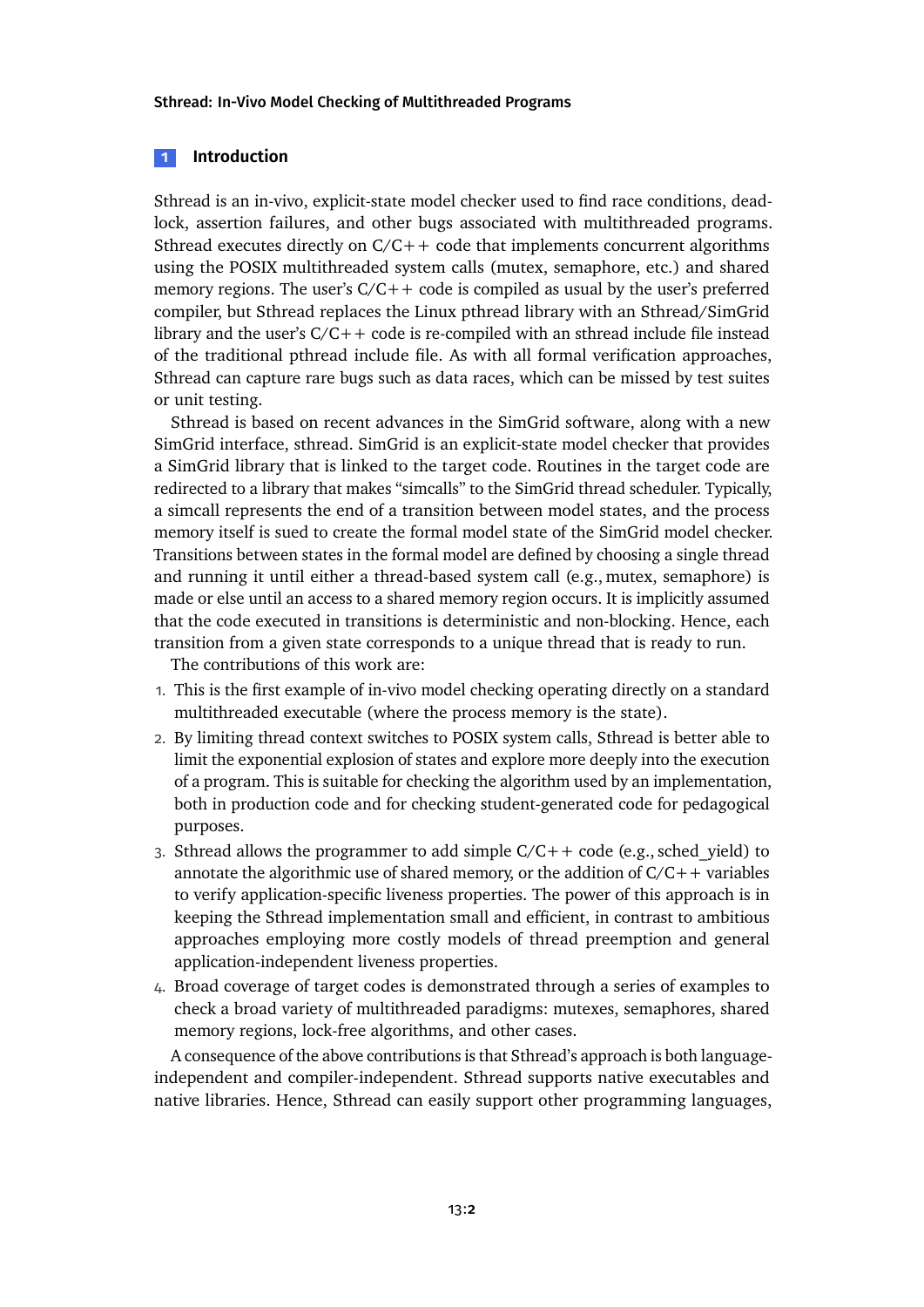and even other communication libraries. In the case of distributed communication, this was previously shown through SMPI/SimGrid's support for MPI [\[11\]](#page-22-0).

The Sthread/SimGrid approach (in which process memory is the state) is related to Context-Bounded Analysis (CBA). However, CBA is typically employed to model preemptive context switching. A small bound is placed on the total number of thread context switches, and a thread context switch may occur between any two instructions in the target program. In contrast, Sthread allows a context switch only at a POSIX thread system call, or before an access to a shared memory region.

The organization of the paper follows. [Section 2](#page-2-0) presents an overview of the work. [Section 4](#page-4-0) presents the design and implementation. [Section 3](#page-3-0) illustrates the use of Sthread with a concrete example wherein a race condition is discovered and a deterministic thread schedule is produced to enable easy debugging. [Section 5](#page-8-0) presents case studies demonstrating the use of Sthread. Finally, [section 6](#page-18-0) describes the related work, and [section 7](#page-21-0) presents the conclusion and describes future work.

## <span id="page-2-0"></span>**2 Overview**

This work addresses bugs in multithreaded implementations of concurrent algorithms. The life cycle of such a bug passes through three phases:

- 1. identification that a bug exists
- 2. diagnosis through an explicit execution trace
- 3. creation of a bug fix ideally, through the use of deterministic replay in a debugging environment

**Phase 1: Identification of a bug** Classical identification of a bug relies on a program crash, a hang (deadlock or livelock), an assert failure, or the return of an incorrect result (which can be caught by an assertion). The use of formal verification ensures that a schedule will be found that exposes such a failure mode (subject to the exponential explosion of states). Sthread uses explicit-state model checking to find such a schedule (subject to the model of non-preemption of threads).

**Phase 2: Diagnosis** Classically, the second phase is addressed by deterministic recordreplay [\[10,](#page-22-1) [22,](#page-23-0) [26,](#page-23-1) [28\]](#page-24-0). Reversible debuggers [\[14,](#page-22-2) [31\]](#page-24-1) are another option, but they are less suitable for multithreaded programs since they do not provide guarantees of deterministic replay. For record-replay, if an execution enters a failure mode while recording, then a deterministic replay of that execution is provided. In the case of Sthread, the identification of the bug in Phase  $\bar{I}$  is found through a deterministic thread execution schedule. Hence, a deterministic replay is immediately available.

**Phase 3: Bug fix** Given the existence of a deterministic replay schedule, it is fairly simple to replay the execution trace within the environment of a debugger. Sthread, like other approaches, provides this opportunity.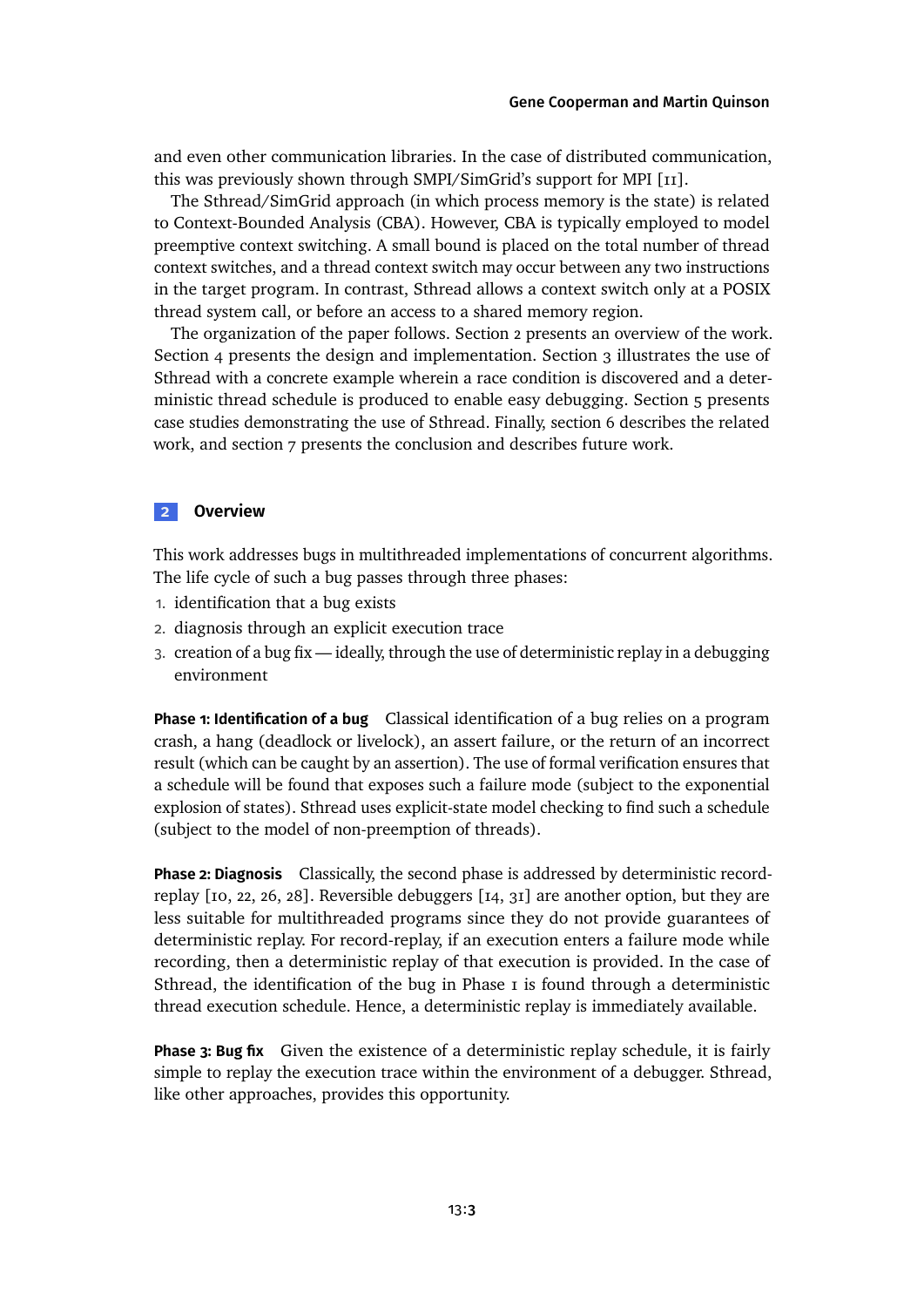<span id="page-3-1"></span>**Listing 1** Code snippet for mutex-deadlock.cpp

```
1 #include <sthread.h>
 2
 3 pthread_mutex_t mutex1 = PTHREAD_MUTEX_INITIALIZER;
 4 pthread_mutex_t mutex2 = PTHREAD_MUTEX_INITIALIZER;
 5
 6 static void* thread2_start() {
 7 while (true) {
8 pthread_mutex_lock(&mutex2);
9 pthread_mutex_lock(&mutex1);
10 pthread mutex unlock(&mutex1);
11 pthread_mutex_unlock(&mutex2);
12 \quad \}13 return NULL;
14 }
15
16 int main(int argc, char* argv[])
17 {
18 pthread_t thread2;
19 pthread_create(&thread2, NULL, thread2_start, NULL);
20
21 while (true) {
22 pthread_mutex_lock(&mutex1);
23 pthread_mutex_lock(&mutex2);
24 pthread_mutex_unlock(&mutex2);
25 pthread_mutex_unlock(&mutex1);
26 }
27
28 return 0;
29 }
```
### <span id="page-3-0"></span>**3 A First Example: Deadlock with Mutexes**

In order to make the ideas more concrete, it is best to start with a simple example showing the use of Sthread. Consider the following classic example of deadlock based on mutexes.

The code in [table 1](#page-3-1) is compiled using sthreadc $++$ , a simple wrapper script for the native C++ compiler that employs the SimGrid library as a drop-in replacement for the Linux pthread library. After compiling, the resulting binary, mc-mutex-deadlock, is executed using simgrid-mc, the SimGrid Model Checker.

```
bin/simgrid-mc ./mc-mutex-deadlock examples/platforms/small_platform.xml \
 "--log=root.fmt:[%10.6r]%e(%i:%P@%h)%e%m%n" \
--cfg=model-check/reduction:none --cfg=model-check/max-depth:10
```
Note particularly the setting of max-depth to 10. This means that Sthread will explore the execution along all possible thread schedules, and it will terminate the exploration along a given thread schedule when more than 10 calls to pthread\_mutex lock or pthread mutex unlock have occurred. Sthread then reports the following thread schedule as producing deadlock.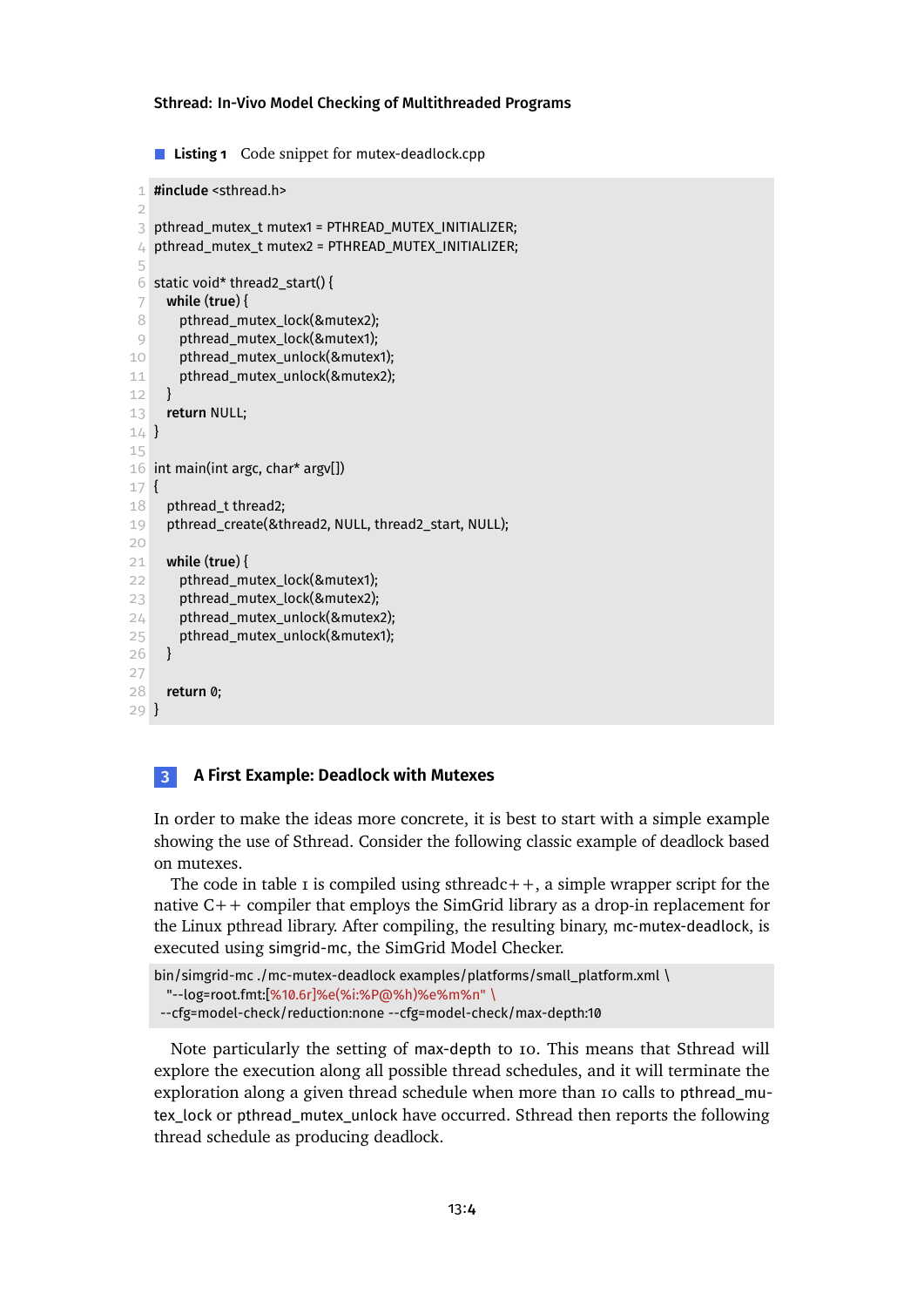```
[0.000000] (0:maestro@) /! Max depth reached ! /!
[ 0.000000] (0:maestro@) ****************************
[ 0.000000] (0:maestro@) *** DEADLOCK DETECTED ***
[ 0.000000] (0:maestro@) **************************
[ 0.000000] (0:maestro@) Counter-example execution trace:
[ 0.000000] (0:maestro@) Path = 1;1;1;1;1;1;1;1;1;2
```
The interpretation of this "Path" is simple. Assume that Thread 1 executes by locking and unlocking mutexes during 9 transitions. Since each iteration of the "while" loop invokes 4 such calls, the  $9<sup>th</sup>$  call results in thread 1 acquiring mutex1. At this point, thread 2 executes to acquire mutex2. It is then impossible for either thread to continue and acquire the remaining mutex.

Hence, the path given by Sthread provides a deterministic thread schedule leading to deadlock. Sthread has not only identified that the code contains a bug due to a race condition, but Sthread has produced a deterministic thread schedule suitable for deterministic replay. Deterministic replay offers the original programmer the opportunity not only for bug diagnosis (Phase 2 from the Overview), but also for testing candidates for bug fixes (Phase 3 from the Overview).

## <span id="page-4-0"></span>**4 Design and Implementation**

We break up the discussion into two parts: the overall design of Sthread/SimGrid and some details of its implementation.

**Design of Sthread:** Sthread is based on the SimGrid model checker. SimGrid was originally designed for checking distributed algorithms and protocols. It was later adapted for model checking of MPI programs. SimGrid operates by providing a communication library that replaces the native communication library. in the case of distributed programming, SimGrid provides a replacement for the native inter-process communication (IPC) library. In the case of MPI, SimGrid provides its own library (as part of its "smpi" component) to replace the native MPI library. Further information and references for SimGrid are containedin [section 6.](#page-18-0)

Sthread has extended the SimGrid built-in utilities for mutexes, semaphores and other multi-threaded constructs in order to create a Pthread (POSIX threads) component and interface that is compatible with the standard Linux pthread library. Thus, instead of linking against the Linux pthread library, Sthread links against the SimGrid library, with a thin compatibility interface provided by the Sthread component.

While it is beyond the scope of this work to fully review model checking, its essence can be easily deduced from [figure 1.](#page-5-0) That figure illustrates the internal states that are explored by Sthread/SimGrid as it executes the binary based on [table 1](#page-3-1) of the previous section.

Each transition can be labeled by a unique thread that executes during a transition between states. Of course, several threads may execute concurrently in a multi-core CPU or due to context switching. However, at least when there are no interactions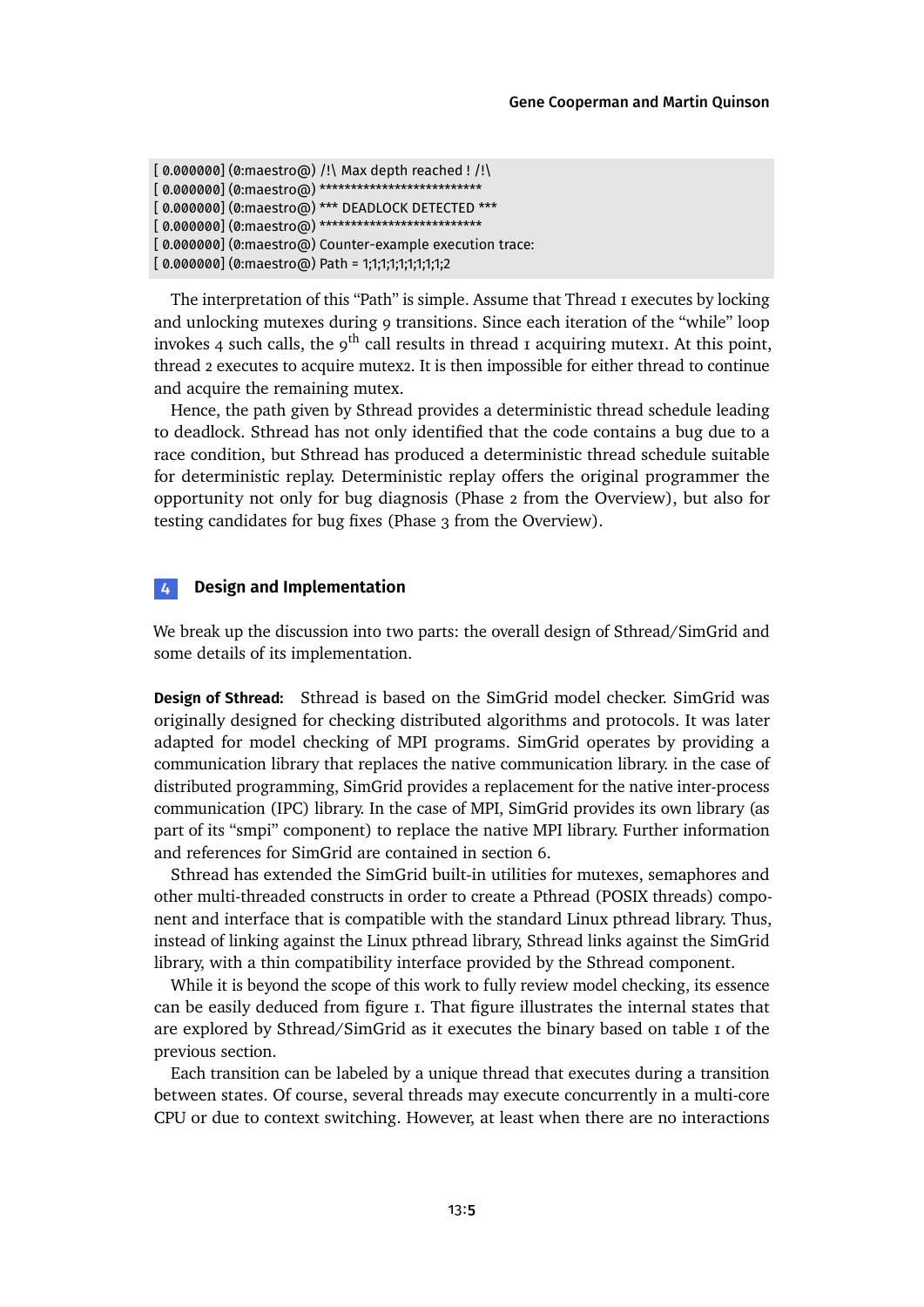<span id="page-5-0"></span>

**Figure 1** A model checker explores all reachable, distinct *states* of a program or formal model. Each state has zero or more outgoing *transitions* to other states. Leftward arrows indicate that thread 1 was scheduled next, and rightward arrows indicate that thread 2 was scheduled next. If a mutex lock is temporarily blocked, this is indicated by "FAIL" in the figure. Otherwise, all lock attempts are assumed to succeed. The figure is based on [table 1.](#page-3-1)

through shared memory, which is the case for [table 1,](#page-3-1) then the idealized execution presented here is semantically equivalent to the actual execution.

A path in [figure 1](#page-5-0) corresponds to a *thread schedule*. Since each transition of the path can be labeled by a unique thread, Sthread produces a sequence of thread ids corresponding to that path. It is this thread schedule that enables deterministic replay to enable easy debugging, as referenced in the "Diagnosis" phase in [section 2.](#page-2-0)

In addition to deadlock (no outgoing transitions from a state) that is illustrated in [figure 1,](#page-5-0) Sthread can also detect rare program crashes (transition sequences that lead to a crash in the program), program assertion failures (transitions whose execution causes a program assertion to fail), livelock (given by a subset of the states such that there is no transition leaving the subset), and errors in the concurrent use of shared memory by multiple threads.

In order for Sthread to detect livelock and shared memory concurrency errors, the programmer must introduce additional code. In the case of livelock, additional code to annotate a progress condition must be added. For an example of handling livelock, see [section 5.3.](#page-10-0) For an example of debugging shared memory concurrency, see [section 5.1.](#page-8-1)

Of course, Sthread, like all model checkers, suffers from the problem of an exponential explosion of states. It is not claimed that Sthread can discover all race conditions in some category of POSIX multi-threaded programs.

Our goal here is simply to show that Sthread discovers race conditions in many interesting multi-threaded programs, including some of interest in real-world programs. In practice, it may be necessary to isolate the code of interest, and to simplify it in order to escape from an exponential explosion of states. Many approaches for alleviating that explosion of states are well-known in the literature, but a discussion of such strategies is beyond the scope of this work.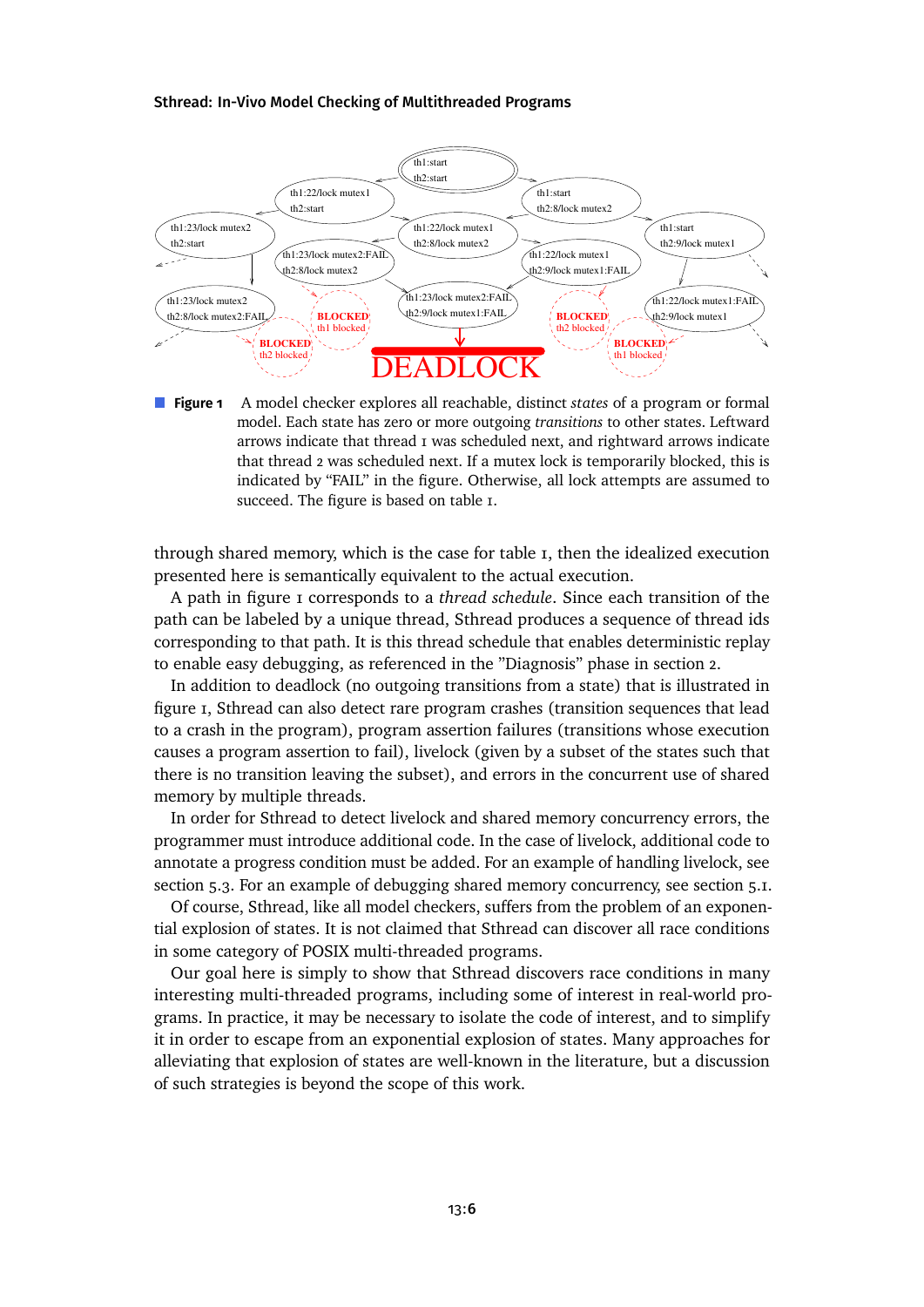**Key SimGrid feature: SimGrid model states are based on a snapshot of process memory.** Before continuing on to the implementation of Sthread, there is one additional observation to be made about SimGrid. The model state employed by SimGrid is literally the same as the memory of the Linux process. SimGrid has a variety of heuristics to ignore "garbage memory" (e.g., uninitialized memory returned by "malloc", or padding within a "struct"). A new model state is recognized as equivalent to a previous model state if the significant process memory is the same. This recognition of previously seen model states helps to control the exponential explosion of states. SimGrid also employs additional techniques from formal verification to control the exponential explosion.

**Implementation of Sthread:** Internally, Sthread currently uses macros in a file sthread.h for simple source-to-source transformations in order to introduce simcalls to the Sim-Grid scheduler. Two scripts, sthreadcc and sthreadc++, serve as wrappers by which to redirect the line #include <pthread.h> to an sthread-based directory that in turn will include the sthread.h file. Future versions will directly preprocess the programmer's target source code, and also interpose on calls to POSIX threads system calls at runtime. The latter ability will allow Sthread to also support application libraries that make use of POSIX threads.

The sthread.h include file translates portions of the programmer's source code into a form that is compatible with the underlying SimGrid. As an example, main is expanded into a new code for main, which then initializes the underlying SimGrid engine and finally delegates control to an auxiliary function, primary\_thread, which executes the programmer's application code. Similarly, the standard system calls for mutexes are expanded into calls appropriate for SimGrid. [Listing 2](#page-7-0) shows excerpts of sthread.h that manage this transformation.

In the expanded programmer's code, a call such as pthread\_mutex\_lock(mymutex\_ptr) is expanded into (\*mymutex\_ptr)->lock. The latter expression is native to SimGrid, and creates a "simcall" down to SimGrid's scheduler so that SimGrid can explore all outgoing transitions (all context switches to a thread that is ready to run).

More generally, the POSIX system calls each generate a simcall that marks the end of a state transition. The new state is defined by the state of process memory, in keeping with the SimGrid implementation [\[20\]](#page-23-2). At that time, SimGrid's schedule can schedule any ready-to-run thread. In keeping with explicit-state model checkers, all paths (corresponding all ready-to-run threads) are explored.

In addition to the standard POSIX system calls, the programmer may insert into the code a call to sched\_yield(). This also gets translated into a SimGrid primitive that allows SimGrid to schedule other threads. The programmer is encouraged to place sched yield() in front of any access to shared memory by the application, so that the current thread may pause and later "see" any modifications to the shared memory by other threads.

Note that a transition in Sthread is assumed to consist of a sequence of instructions that are deterministic and non-blocking. This is in keeping with the philosophy that the execution of Sthread should reflect the underlying concurrent algorithm that is being implemented by the multithreaded program.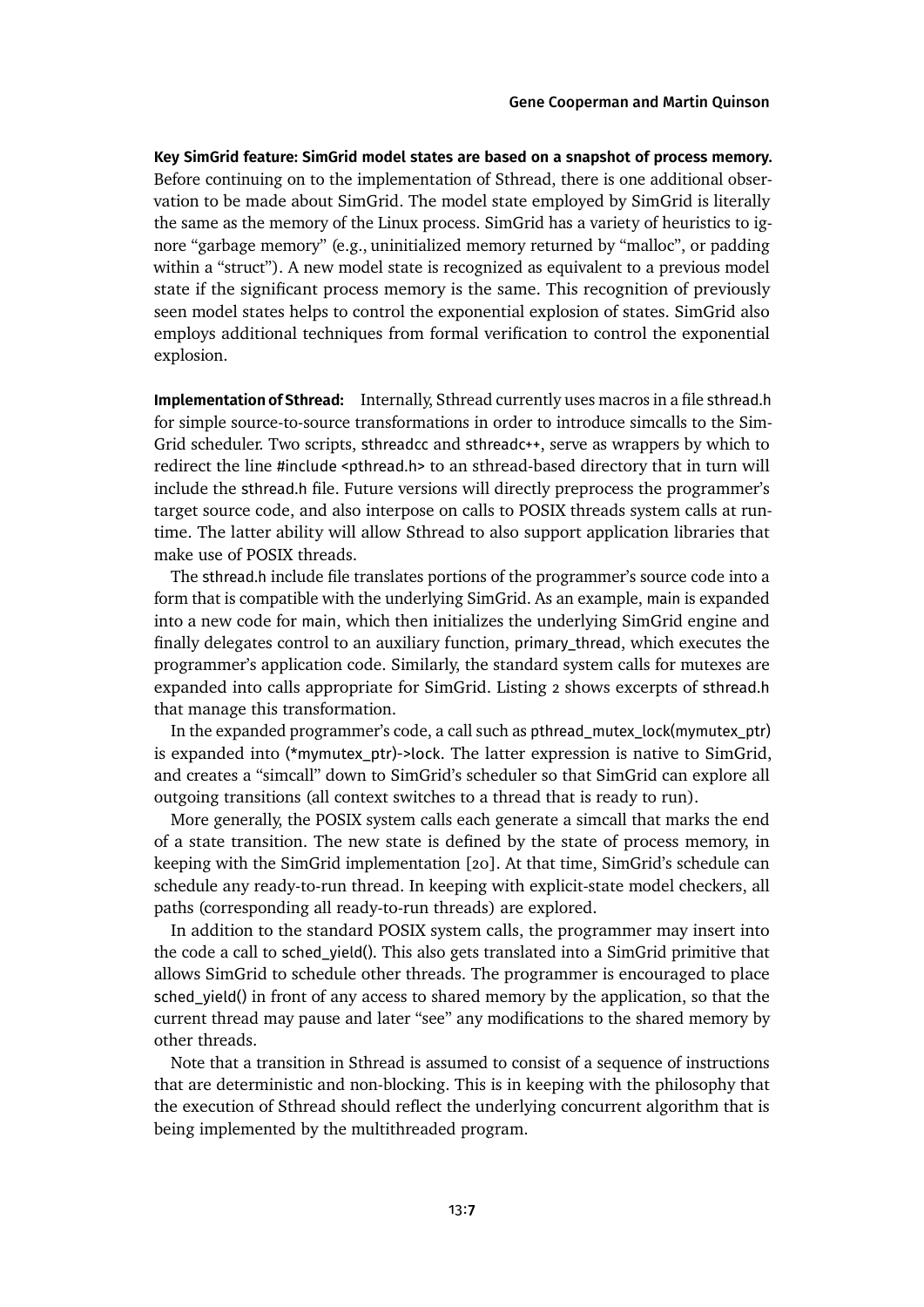<span id="page-7-0"></span>**Listing 2** Code snippet for sthread.h

```
1 #define main(...) \langle2 main(__VA_ARGS__) { \
 3 void main_simgrid(VA ARGS ); \
 4 main_simgrid(argc, argv); \setminus5 } \
 6 \sqrt{ }7 int primary_thread(__VA_ARGS__)
 8
 9 // primary_thread() is executed by
        \rightarrow main simgrid()
10 int primary_thread(int argc, char* argv[]);
11
12 std::vector<simgrid::s4u::Host*> hosts;
13
14 inline void main_simgrid(int argc, char* argv
        ,→ [])
15 {
16 simgrid::s4u::Engine e(&argc, argv);
17 xbt_assert(argc > 1, "Usage: %s
          \hookrightarrow platform_file\n", argv[0]);
18
19 e.load_platform(argv[1]);
20 hosts = e.get_all_hosts();
21 xbt assert(hosts.size() >= 1, "This example
          → requires at least 1 hosts");
2223 simgrid::s4u::Actor::create("primary thread",
                                                           ,→ hosts[0], &primary_thread, argc,
                                                           \hookrightarrow argv);
                                                24
                                                 25 e.run();
                                                 26 }
                                                27
                                                 28 //====================
                                                 29 // Code snippets to translate mutex to
                                                 30 // the underlying SimGrid constructs
                                                 31 #undef pthread_mutex_t
                                                 32 #define pthread_mutex_t simgrid::s4u::
                                                         → MutexPtr
                                                 33 #undef PTHREAD_MUTEX_INITIALIZER
                                                34 #define PTHREAD_MUTEX_INITIALIZER simgrid
                                                         ,→ ::s4u::Mutex::create()
                                                 35
                                                 36 II Ensure that: pthread mutex lock(&
                                                         → mymutex) translates correctly for
                                                         ,→ SimGrid:
                                                 37 #undef pthread_mutex_lock
                                                 38 #define pthread mutex lock(mymutex ptr) (*
                                                         → mymutex_ptr)->lock()
                                                39 #undef pthread mutex unlock
                                                40 #define pthread_mutex_unlock(mymutex_ptr
                                                         → ) (*mymutex_ptr)->unlock()
```
Once the POSIX system calls have been translated for SimGrid, Sthread then relies on SimGrid to produce execution traces. This is best illustrated in reviewing the case studies [\(section 5\)](#page-8-0).

Next, in order to support a debugging environment for replaying Sthread traces (see Phase 3 in [section 2\)](#page-2-0), a gdbinit file for GDB is generated from the execution trace for some failure mode. The gdbinit file is then "sourced" into a GDB session and used to deterministically reproduce the execution trace. In order to manage the replay of a specified thread at each step, GDB's scheduler-locking mode is used. (A line set scheduler-locking on is inserted into the gdbinit file.) Further a GDB variable, \$counter is initialized to 1 and is incremented after each "continue" call to GDB by the programmer. Incrementing a GDB variable is as easy as set \$counter=\$counter+1. A line is inserted into the GDB file of the form, for example:

```
(gdb) set $trace={2,1,1,2}
```
where {2,1,1,2} might be the execution trace captured by Sthread. Finally, GDB-based Python commands are used to capture control after each call to "continue" and to then execute:

(gdb) thread \$trace[\$counter]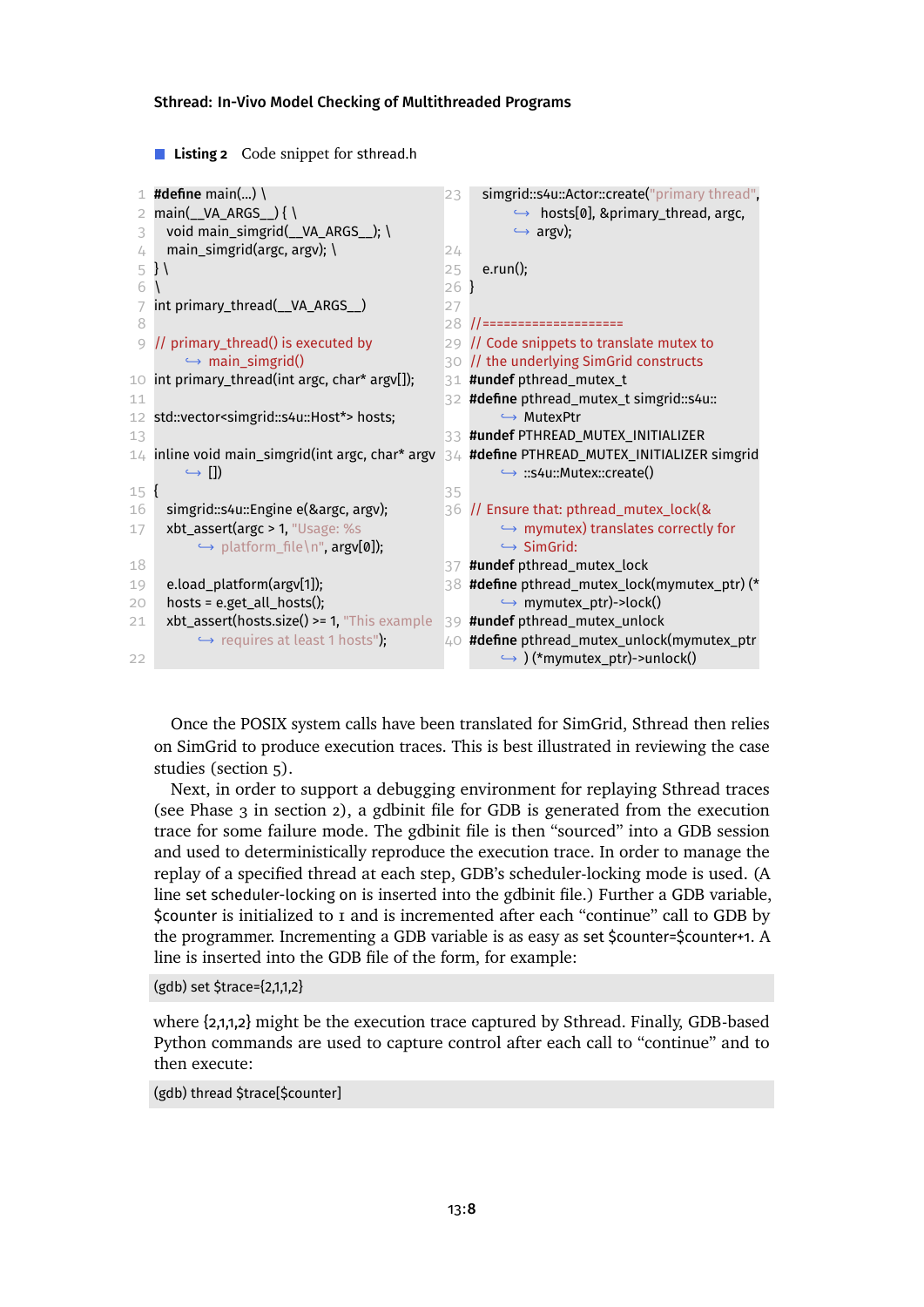<span id="page-8-2"></span>**Listing 3** Code snippet for hello-shared-memory.cpp

```
1 #include <sthread.h>
 \overline{2}3 bool val1=false;
 4 bool val2=false;
 5
 6 // A POSIX thread takes an argument of type
        → void*'
 7 static void* thread2_start() {
 8 // yield before reading shared variable '
          \rightarrow val1'
 9 sched_yield();
10 if (not val1) {
11 // Yield before writing to shared variable
            ,→ 'val2'
12 sched_yield();
13 val2 = true;
14 }
15 assert(not (val1 and val2));
16
17 return NULL;
18 }
                                                19
                                                20 int main(int argc, char* argv[])
                                                21 {
                                                22 pthread_t thread2;
                                                23 pthread create(&thread2, NULL,
                                                           → thread2 start, NULL);
                                                2425 // yield before reading shared variable '
                                                           \hookrightarrow val2'
                                                26 sched vield();
                                                27 if (not val2) {
                                                28 // yield before writing to shared variable
                                                             ,→ 'val1'
                                                29 sched_yield();
                                                30 val1 = true;
                                                31 }
                                                32 assert(not (val1 and val2)):
                                                33
                                                34 return 0;
                                                35 }
```
## <span id="page-8-0"></span>**5 Pedagogical Examples**

This next section includes the following examples, selected from a hypothetical pedagogical tutorial in order of difficulty.

- 1. Two threads refer to each other (example for sequential consistency)
- 2. Deadlock using Mutexes
- 3. Priority inversion (Mars Pathfinder)
- 4. ABA problem for lock-free algorithms (from DMTCP code)

### <span id="page-8-1"></span>**5.1 Sthread Hello world: Handling Shared Memory**

We begin by exhibiting one of the simplest multithreaded applications. Pedagogically, it is important in showing a flaw in a naive leader election implementation. Naive intuition assumes that the "if" statement is atomic. Either the opposite thread's variable remains "false", or we detect that it is "true" and we leave our own variable at "false". The assert statements in table  $3$  (lines 15 and  $32$ ) show that this naive intuition is wrong. It is possible for *both* threads to win the leader election, even though each thread sets its own variable to "true" while assuming that the opposite thread's variable is "false".

Unlike the mutex example presentedin [section 5.2,](#page-9-0) Sthread requires the programmer to explicitly add the POSIX system call, sched\_yield. Note that this addition does not change the semantics of the original program.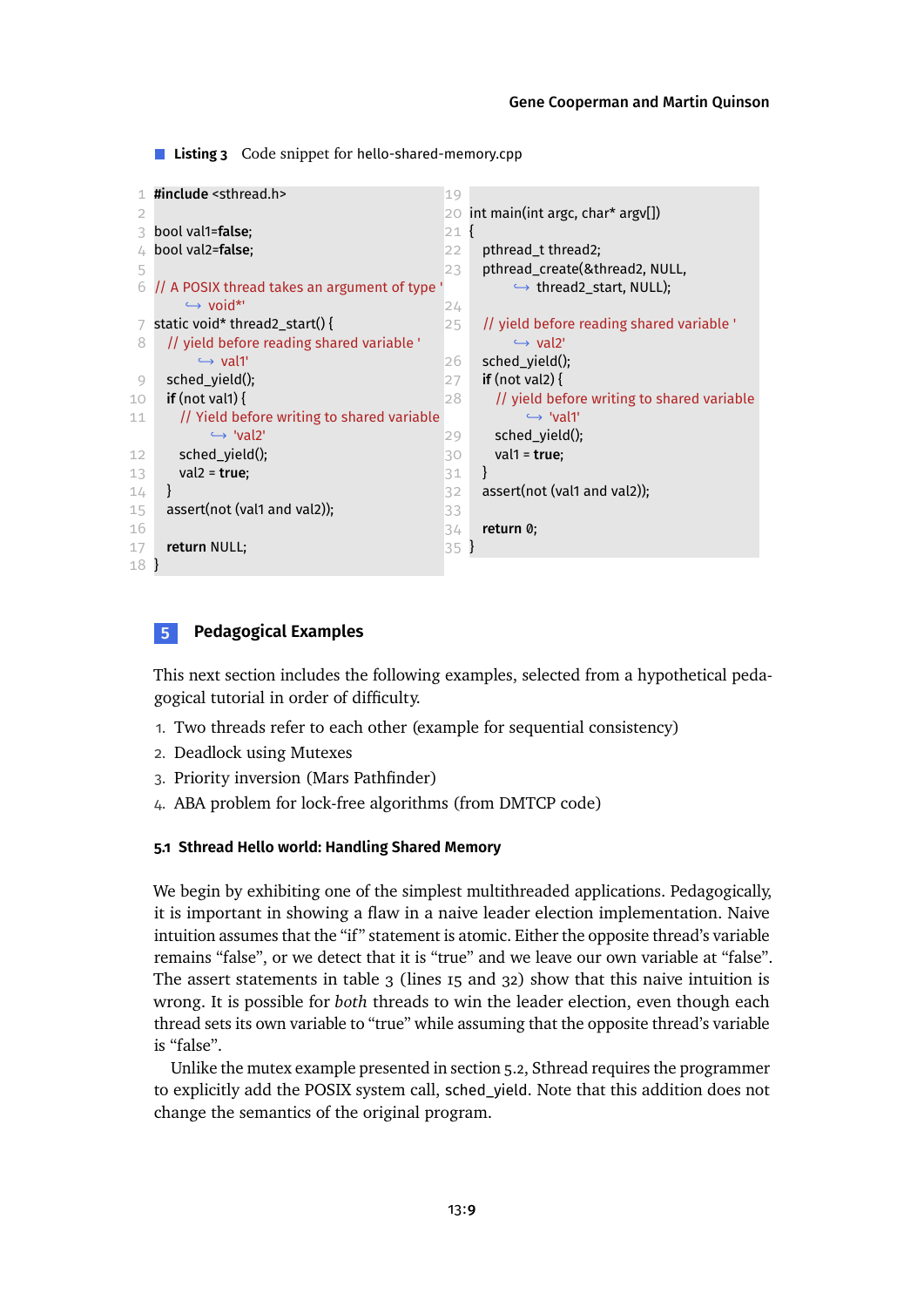The sched\_yield call in the listing is used to mark the beginning of each access to shared memory. This results in a simcall to the SimGrid library so that SimGrid may simulate a thread context switch at this point in the code. Without this Sthread/Sim-Grid would assume that there are no context switches at all. There is no need to also place sched\_yield in front of Statements that do not access shared memory, since an *additional* thread context switch at that point in the code cannot change the semantics of the program.

In principle, such a sched\_yield call must be placed in front of every primitive operation that can access memory shared by more than one thread. But in practice, it often suffices to place the call in front of an entire read or write of a block of memory.

Arguably, it places a significant burden on the programmer to identify all program variables that may be accessed by more than one thread. But in practice, a programmer should understand the algorithm used in the code, which implies a knowledge of which variables may be shared by multiple threads. Of course, there are exceptional cases such as buffer overruns, where the programmer is not aware of memory sharing between threads. Sthread is not able to find such exceptional bugs as buffer overruns or writes to arbitrary addresses in memory.

Finally, we run Sthread on the code, yielding the following output.

```
[ 0.000000] (0:maestro@) **************************
[ 0.000000] (0:maestro@) *** PROPERTY NOT VALID ***
[ 0.000000] (0:maestro@) ***************************
[ 0.000000] (0:maestro@) Counter-example execution trace:
[0.000000] (0:maestro@) Path = 1;2;1
[ 0.000000] (0:maestro@) Expanded states = 5
[ 0.000000] (0:maestro@) Visited states = 7
[ 0.000000] (0:maestro@) Executed transitions = 6
```
In this case, the path is 1;2;1. Thread 1 completes a call to sched yield and stops at line 29. Thread 2 completes a call to sched\_yield and stops at line 12. Thread 1 completes a second call to sched\_yield, sets val2 to true, and validates the assertion not (val1 and val2) since val2 is still false. After this, thread 1 has finished, and thread 2 would then execute a second sched\_yield, set val2 to true and try to validate the assertion not (val1 and val2). But that assertion now fails. So, no more transitions by thread 1 are possible, and the state transition by thread 2 produces "PROPERTY NOT VALID" on assertion failure.

#### <span id="page-9-0"></span>**5.2 Deadlock with Mutexes: Deadly Embrace**

The example of deadlock with mutexes would often come next in a pedagogical sequence. This example was already seen in [section 3,](#page-3-0) where [table 1](#page-3-1) was presented.

We next explore Sthread further by varying the max-depth. We first set max-depth to 1 (at most one scheduling point).

bin/simgrid-mc ./mc-mutex-deadlock examples/platforms/small\_platform.xml \ "--log=root.fmt:[%10.6r]%e(%i:%P@%h)%e%m%n" \

<sup>--</sup>cfg=model-check/reduction:none --cfg=model-check/max-depth:1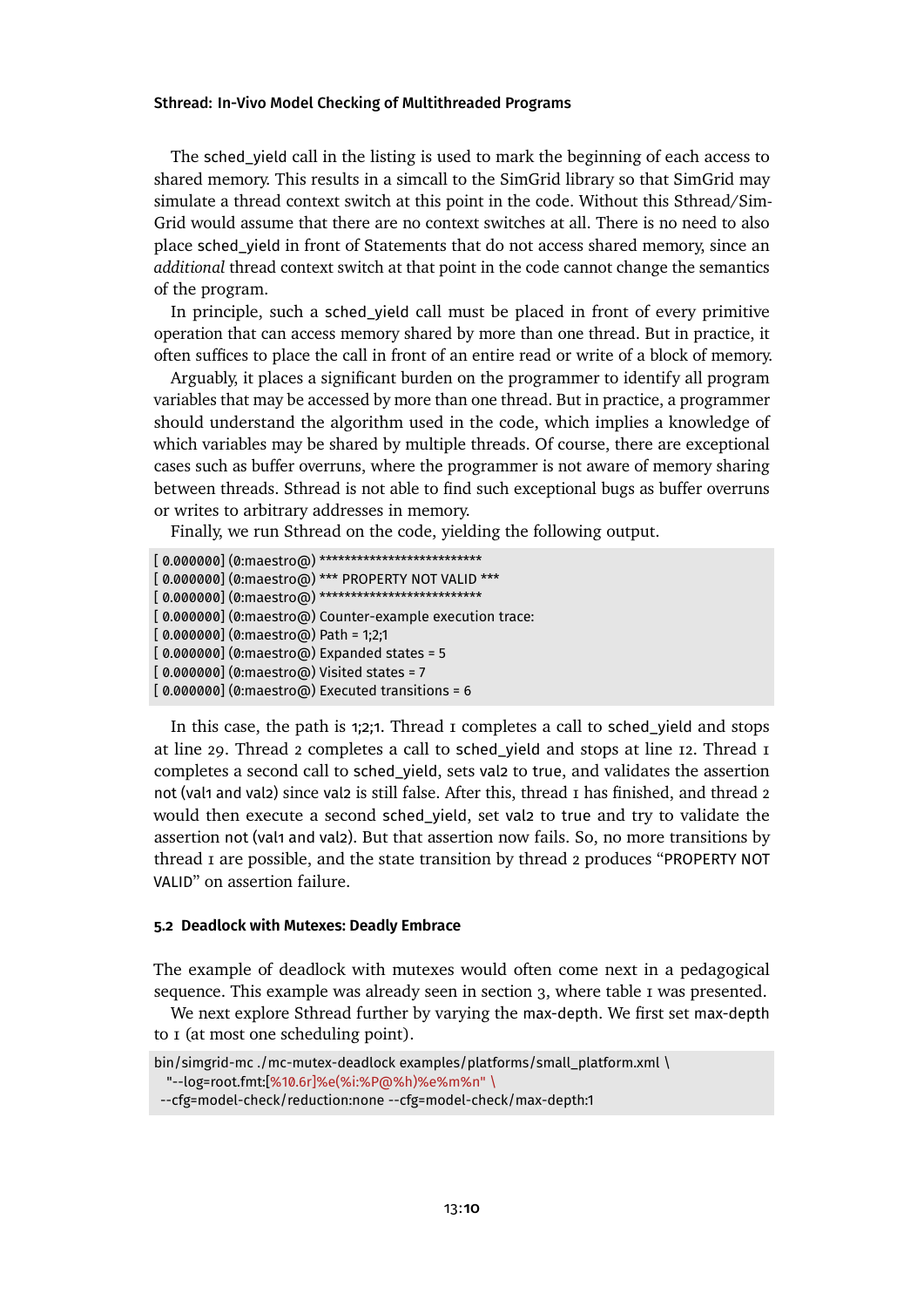Sthread correctly reports that if we stop after the first mutex\_lock, then no property violation and no deadlock is found:

 $[0.000000]$   $(0:\text{maestro@})$  /! Max depth reached ! /! [ 0.000000] (0:maestro@) No property violation found.  $[0.000000]$  (0:maestro $\omega$ ) Expanded states = 3  $[0.000000]$   $(0:$ maestro $\omega$ ) Visited states = 4 [ 0.000000] (0:maestro@) Executed transitions = 2

As soon as we raise max-depth to 2, we see the minimal example of deadlock:

```
[ 0.000000] (0:maestro@) /!\ Max depth reached ! /!\
[ 0.000000] (0:maestro@) **************************
[ 0.000000] (0:maestro@) *** DEADLOCK DETECTED ***
[0.000000] (0:maestro@) **************************
[ 0.000000] (0:maestro@) Counter-example execution trace:
[0.000000] (0:maestro@) Path = 1;2
[0.000000] (0:maestro\omega) Expanded states = 4
[0.000000] (0:maestro@) Visited states = 6
[0.000000] (0:maestro@) Executed transitions = 4
```
Raising max-depth to 10, results in

[ 0.000000] (0:maestro@) Path = 1;1;1;1;1;1;1;1;1;2

which was discussedin [section 3.](#page-3-0)

In fact, the Python script sthread-check calls on the simgrid-mc executable multiple times in a binary search to discover the smallest max-depth that results in a deadlock or other violation. The default depth (configurable) is currently set to 1000.

#### <span id="page-10-0"></span>**5.3 Priority Inversion and Liveness Properties**

Next, an example of priority inversion is shown. This example of priority inversion with three threads reflects a famous historical case involving the Mars Pathfinder. That bug was discovered and patched by engineers back on Earth.

In a case of priority inversion, a low-priority thread acquires a mutex lock (a bus\_lock in the following code), but releases that mutex lock to a high-priority thread on demand. The low-priority thread then blocks on the mutex. Unfortunately, a medium-priority process shares a second resource (protected by a task\_lock in the example code below) with the low-priority thread. In this case, the medium-priority lock acquires the task\_lock, forcing the low-priority thread to block. The high-priority thread requests that the low-priority thread release the bus\_lock, but the low-priority thread is not responding. The result is livelock since only the low-priority thread is blocked. In the code below, thread  $\bar{I}$  is the high-priority thread, thread  $\bar{I}$  is the medium-priority thread, and thread 3 is the low-priority thread.

In order for Sthread to analyze this bug, the programmer must add a progress condition into the code. SimGrid offers a simple utility, Promela, for defining liveness conditions. This is typically used for packages like SimGrid that employ Büchi automata internally. The details are described in the SimGrid documentation and elsewhere, but are outside the scope of this work.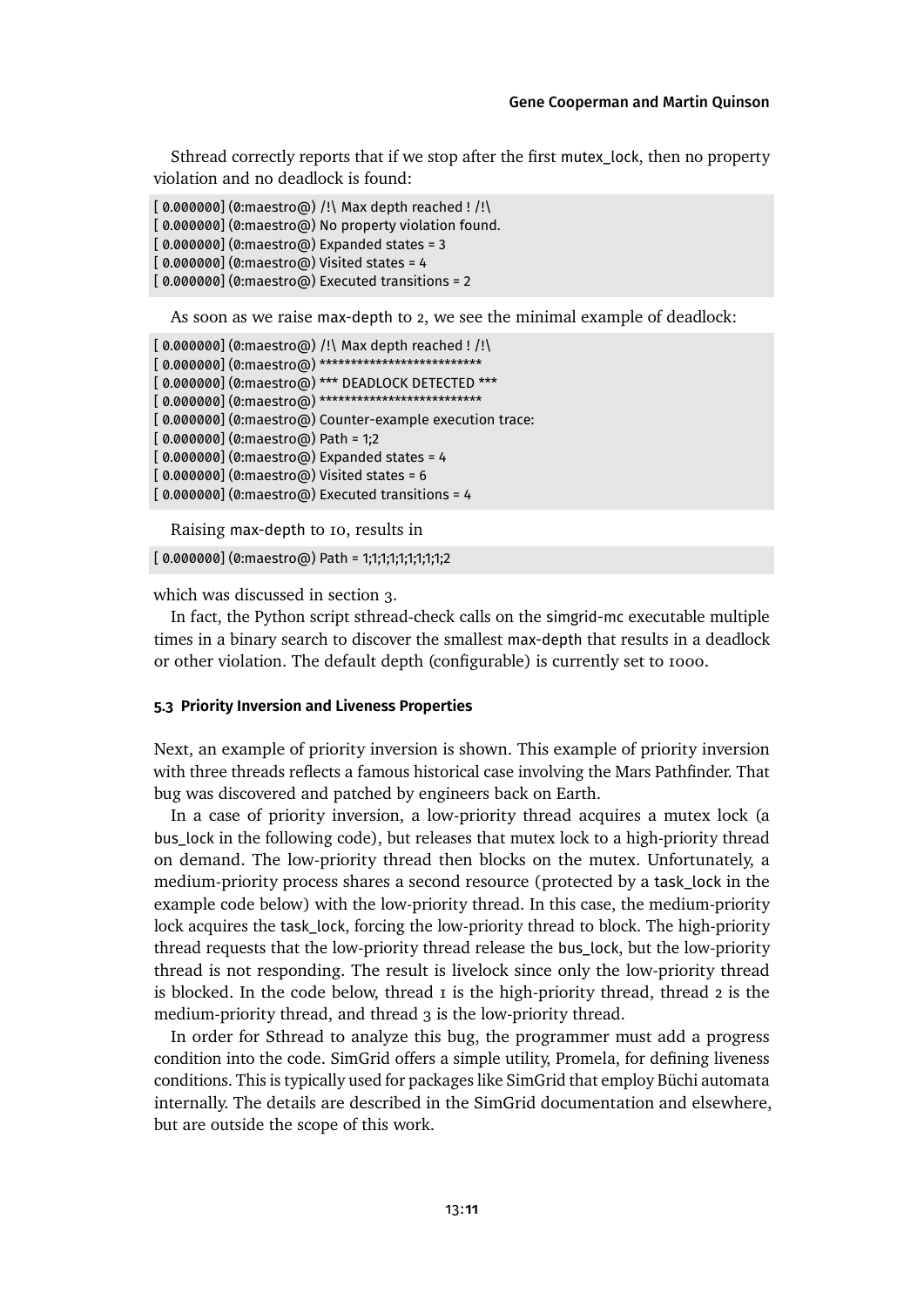Promela is used as a front end in order to pass a certain state machine for use in the internals of SimGrid. From the viewpoint of the Sthread user, the code related to Promela is:

- 1. Lines 106 and line 107: MC\_automaton\_new\_propositional\_symbol\_pointer(): These declare cs and r as parameters associated with the liveness condition.
- 2. Lines 20, 21, 28, 29, 34, 41, 42: occurrences of cs and r.

The variable r is intended to denote that a "request" is active. The variable cs is intended to denote that a thread is in the "critical section". These variables are associated with thread  $\bar{I}$ , the high priority thread. The Promela-based liveness condition is  $G(r \rightarrow F \, cs)$ , with the intended meaning in LTL formal logic: "It is always true that if a request is made then eventually the critical section will be entered." They define a progress condition. Thread *I* is setting a variable, priority<sub>1</sub>\_interrupt to true before attempting to acquire the two mutex locks. The liveness condition fails if there is a thread schedule such that eventually neither cs nor r change their state. For details, one must consult the SimGrid documentation.

**Listing 4** Code snippet for priority inversion. A low priority thread acquires a bus lock. It is interrupted by a medium priority thread, but the low priority thread continues to hold the bus lock. The high priority thread then tries to gain control, but since the low priority thread is waiting on the medium thread, it cannot gain control and give up the bus lock to the high priority thread.

```
/*** Non-deterministic thread ordering ***
/* Priority inversion: Thread1 (primary_thread)
/* has highest priority, followed by thread2,
/* and then thread3. A famous example of this
/* occurred for the Mars Pathfinder:
/* https://www.rapitasystems.com/blog/what-really-
      → happened-to-the-software-on-the-mars-
      ,→ pathfinder-spacecraft */
/******************************************
#include <sthread.h>
pthread_mutex_t task_lock =
     ,→ PTHREAD_MUTEX_INITIALIZER;
pthread_mutex_t bus_lock =
     → PTHREAD_MUTEX_INITIALIZER:
bool priority1_interrupt = false;
bool priority2_interrupt = false;
bool task1_event = false;
bool task2_event = false;
bool task3_event = false;
int r=0;
int cs=0;
// Thread1: high priority
static void* thread1_start() {
 while (true) {
   sched_yield(); // prior to reading a shared variable
   if (task3_event) {
     r=1;
     cs=0sched_yield(); // prior to writing a shared variable
     priority1_interrupt = true; // Ask thread3, release
            → task_lock, bus_lock.
                                                                    pthread_mutex_lock(&task_lock);
                                                                    pthread_mutex_lock(&bus_lock);
                                                                    \csc^{-1}// do_task1();
                                                                   // If we could create an extra state here, we would
                                                                          → reset cs to '0' here.
                                                                    sched_yield(); // prior to writing a shared variable
                                                                   priority1_interrupt = false; // thread2 or thread3
                                                                          → can resume now
                                                                    pthread_mutex_unlock(&bus_lock);
                                                                    pthread_mutex_unlock(&task_lock);
                                                                    cs=0;
                                                                    r=0;
                                                                 }
                                                                }
                                                                return NULL;
                                                             }
                                                             // Thread2: medium priority
                                                             static void* thread2_start() {
                                                                while (true) {
                                                                  sched_yield(); // prior to reading a shared variable
                                                                  while (task2_event) {
                                                                   sched_yield(); // prior to writing a shared variable
                                                                    priority2_interrupt = true; // Ask thread3 to release
                                                                            → task_lock.
                                                                    pthread_mutex_lock(&task_lock);
                                                                    1/ do task2():
                                                                    // In principle, this priority1_interrupt could arrive
                                                                          \rightarrow in the middle
                                                                    // of do_task2(), above.
                                                                    sched_yield(); // prior to reading a shared variable
                                                                    if (priority1_interrupt) {
                                                                      pthread_mutex_unlock(&task_lock);
                                                                      // Perhaps sleep for a while, so that thread1 can
                                                                            → do its task
```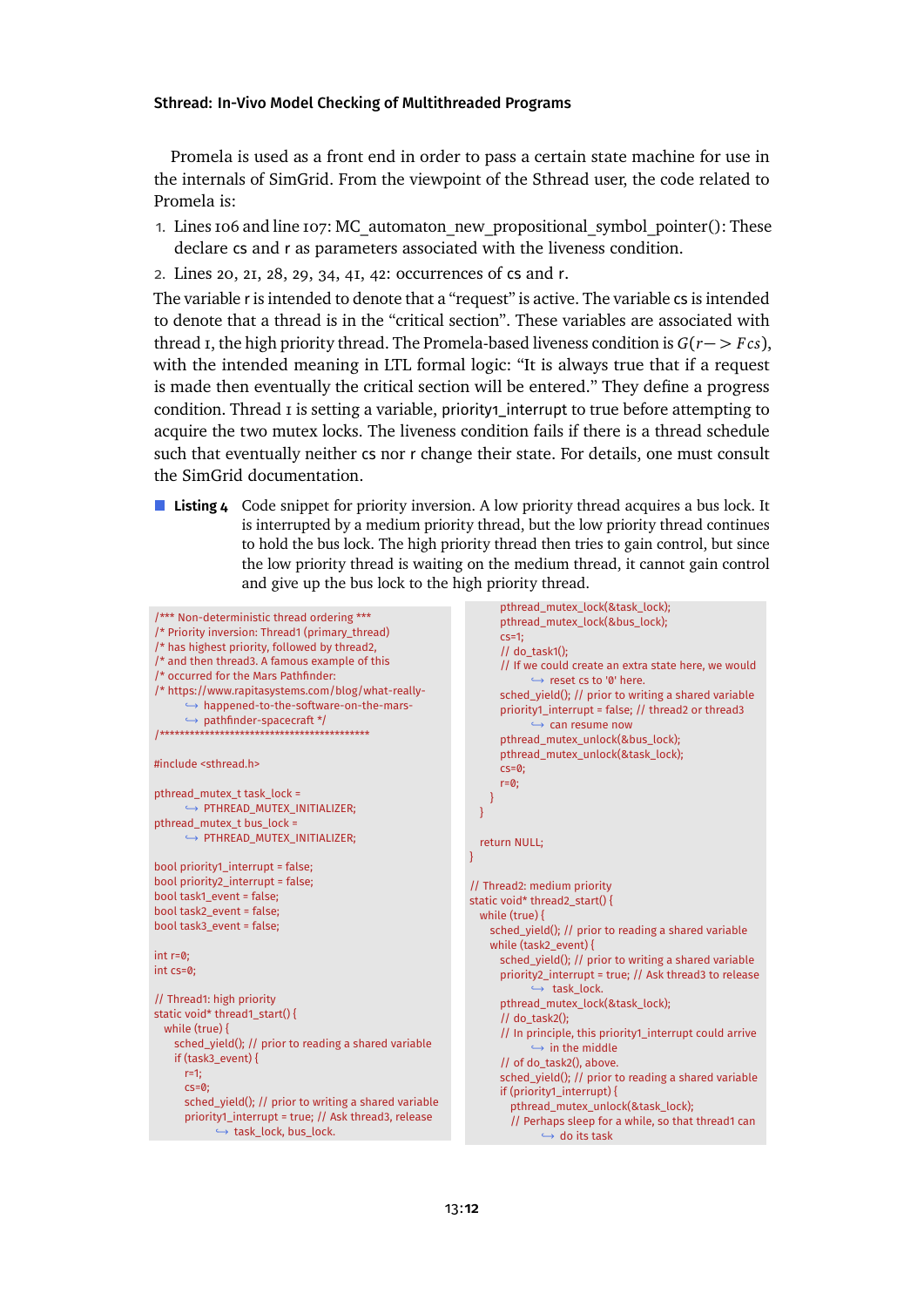```
pthread_mutex_lock(&task_lock);
      }
     // do_task2(): do rest of task2 after interrupt
     sched_yield(); // prior to writing a shared variable
     task2_event = false; // Done executing. Check if
            \rightarrow there is more to do.
      priority2_interrupt = false; // thread3 can resume
              ,→ now
      sched_yield(); // prior to reading a shared variable
     pthread_mutex_unlock(&task_lock);
    }
 }
 return NULL;
}
// Thread3: lowest priority
static void* thread3_start() {
 sched_yield(); // prior to reading a shared variable
 while (task3_event) {
   pthread_mutex_lock(&task_lock);
   pthread_mutex_lock(&bus_lock); // This was a
          → semaphore in original example.
   sched_yield(); // prior to reading a shared variable
   if (priority1_interrupt or priority2_interrupt) {
     // Unlock; a higher priority task wants the lock
     pthread_mutex_unlock(&task_lock);
     while (1) {
       sched_yield(); // prior to reading a shared
              → variable
       if (not priority1_interrupt and not
              ,→ priority2_interrupt) { break; }
     \left| \right|pthread_mutex_lock(&task_lock);
    }
   1/ do task2();
   sched_yield(); // prior to writing a shared variable
                                                                   task3_event = false; // finished task
                                                                   pthread_mutex_unlock(&bus_lock);
                                                                  pthread_mutex_unlock(&task_lock);
                                                                 }
                                                                 return NULL;
                                                              }
                                                               int main(int argc, char* argv[])
                                                               {
                                                                 MC automaton new propositional symbol pointer("r",
                                                                       ,→ &r);
                                                                 MC_automaton_new_propositional_symbol_pointer("cs
                                                                       ,→ ", &cs);
                                                                 // MC_ignore(&(status.count), sizeof(status.count));
                                                                 pthread_t thread1, thread2, thread3;
                                                                 pthread_create(&thread1, NULL, thread1_start, NULL);
                                                                 pthread_create(&thread2, NULL, thread2_start, NULL);
                                                                 pthread_create(&thread2, NULL, thread3_start, NULL);
                                                                 for (int i=0; i < 10; i++) {
                                                                   // In principle, we should be generating these events
                                                                   // at random, but this is close enough, and will still
                                                                   // generate the same bug.
                                                                   sched_vield();
                                                                  task1_event = true;
                                                                   sched_yield();
                                                                  task2_event = true;
                                                                  sched_yield();
                                                                  task3_event = true;
                                                                  sched_yield();
                                                                }
                                                                 return 0;
                                                              }
```
This code uses the same liveness property as in [section 5.2,](#page-9-0) but this time, the file is called promela-priority-inversion. As expected, this code fails, and in this case with the execution trace 1;1;...;1;2;2;0;2;2;2;.

#### <span id="page-12-0"></span>**5.4 The ABA Problem: A Long-Standing Challenge**

The next pedagogical example concerns an extremely subtle bug in lock-free implementations, known as the ABA problem. We pause here to to provide some background for the ABA problem. In [subsection 5.5,](#page-14-0) we then continue by presenting a flawed lock-free implementation as it appeared in a project of the first author. We show how Sthread automatically discovers a subtle race condition, and presents a thread schedule for deterministic analysis of the bug.

[Figure 2](#page-13-0) describes the well-known ABA problem. The phrase "pop(A)" is used to indicate a call to "pop()" that returns the item A.

In [figure 2,](#page-13-0) assume that we wish to allocate and deallocate items to or from the head of a stack implemented as a linked list. In step (a) of the diagram, the current thread wishes to pop(A), and set the pointer x to point to item B. However, the thread must ensure that no outside thread will come in and itself pop item A from the stack.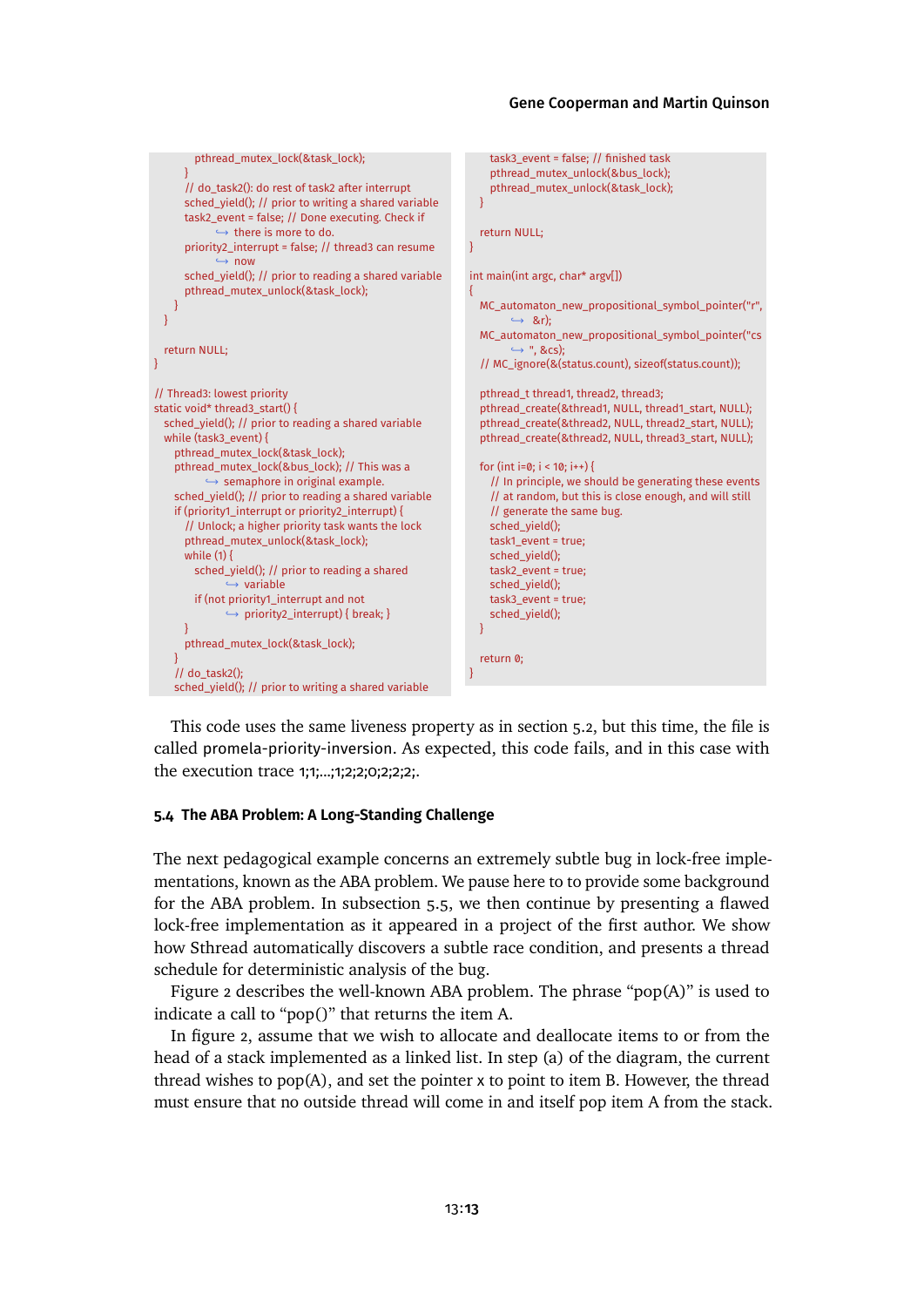<span id="page-13-0"></span>

**Figure 2** ABA Problem [\[33\]](#page-24-2): a thread intends to pop item A in step (a); a concurrent, second thread "steals" item B from the stack in step (b); this causes the original thread to do the wrong thing in step (c).

In order to implement the intended operations, it is necessary to make recourse to an atomic operation at the assembly level such as test-and-set. As will be seen later in [listing 5,](#page-14-1) the GCC toolchain and other compilers supports a similar atomic built-in statement:

```
bool __sync_bool_compare_and_swap (type *ptr, type expected, type desired)
```
where "type" is any common primitive type (e.g., int) supported by the CPU. This is encoded as:

sync bool compare and swap (&x, x, y);

The atomic built-in has the effect of the following snippet of code, except that it is atomic, and no other thread can interfere between the test for expected, and setting x to desired.

```
if (*ptr == expected) { *ptr = desired; }
```
So, we can implement "deallocate" as:

```
\sim while (SUCCESS != __sync_bool_compare_and_swap (&x, x, y)) { };
```
Assume further that in step (a), the main thread has loaded the pointers a and b into registers.

Unfortunately, in step (b), a second thread then arrives and executes:

```
tmp = pop(A);pop(B);
push(tmp); // Place A at head of stack again.
```
Next, in step (c), the original thread finally executes:

```
__sync_bool_compare_and_swap (&x, x, y);
```
But since x and y were stored in registers, their values were not modified by step (b). So, we are left with the diagram in step (c) in which x has been set to point to  $\star$ y. But this does not have the desired effect. Item C and the rest of the stack have now been removed from the stack, and are no longer reachable from the head of the stack.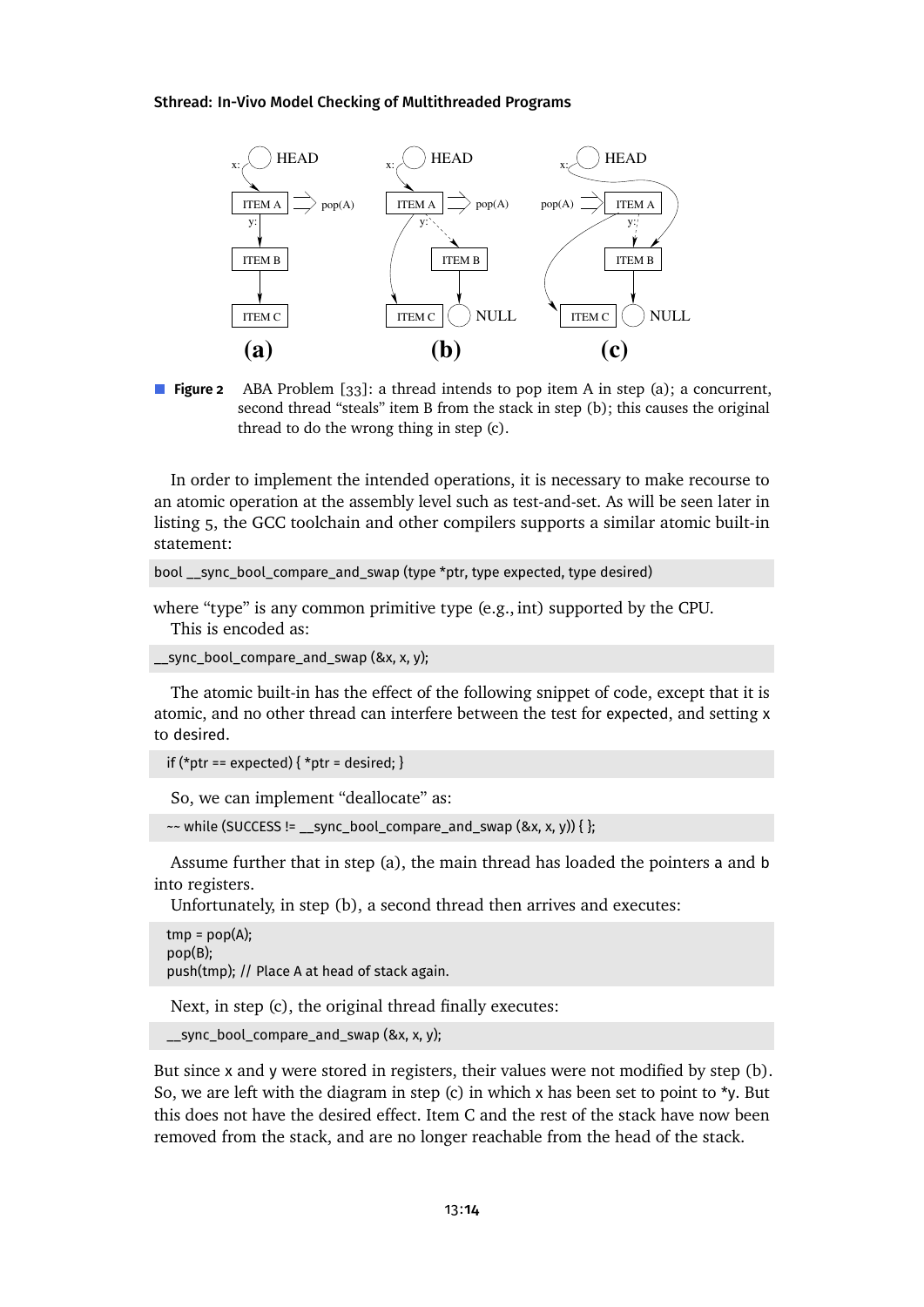This example happened to the first author, in his work with the DMTCP project [\[2\]](#page-21-1). DMTCP (Distributed MultiThreaded CheckPointing) is a widely used package for transparent checkpoint-restart of Linux applications. The DMTCP developers had written a lock-free memory allocator for the sake of efficiency. The developers, including this first author, had not observed any bugs associated with this code during the 2-1/2 years after the DMTCP code had been written. During this time, it is estimated that thousands of users of DMTCP were running this lock-free code without triggering a bug. Then a new, reproducible bug manifested itself in an unusual target application that was being checkpointed by DMTCP. The application created and destroyed thousands of threads per second, while allocating and deallocating memory. The original lock-free implementation in DMTCP is provided verbatim in [listing 5](#page-14-1) as part of the discussionof [section 5.5.](#page-14-0)

It took the developers of DMTCP a week to identify this bug, known as the ABA problem. With this motivation, a PlusCal/TLA+ model [\[19\]](#page-23-3) of the program was written to verify the intended solution. The PlusCal program required 103 lines to model the lock-free code. And since it produced an execution trace for the bug only with respect to the PlusCal model, it was not possible to directly employ GDB to analyze the execution trace.

Nevertheless, even with the added confidence due to the PlusCal program, the first author continued to worry about the possibility of human error in translating such snippets of DMTCP code to PlusCal. This was the motivation of the first author in investigating SimGrid, and then developing a collaboration to develop Sthread.

As will be seen in [section 5.5,](#page-14-0) the analysis of the ABA problem encountered in DMTCP is considerably simpler when using Sthread, as compared to PlusCal.

### <span id="page-14-0"></span>**5.5 ABA Bug**

Next, the code for the lock-free algorithm for memory allocation, as described in [section 5.4,](#page-12-0) is analyzed.

```
#include <pthread.h>
#include <stdio.h>
#include <unistd.h>
#include <signal.h>
#include <sthread.h>
static bool _initialized = false;
#include <sys/mman.h>
#include <stdlib.h>
inline void* _alloc_raw(size_t n)
{
 void* p = mmap(NULL, n, PROT_READ |
       ,→ PROT_WRITE, MAP_PRIVATE |
       ,→ MAP_ANONYMOUS, -1, 0);
                                                     if(p==MAP_FAILED) { perror("_alloc\_raw: ");}
                                                     return p;
                                                   }
                                                   inline void _dealloc_raw(void* ptr, size_t n)
                                                   {
                                                     if(ptr==0 || n==0) return;
                                                     int rv = \text{munmap}(\text{ptr}, n);
                                                     if(ry!=0)perror("_dealloc_raw: ");
                                                   }
                                                   template <size_t _N>
                                                   class JFixedAllocStack {
                                                   public:
                                                     enum { N=_N };
```
<span id="page-14-1"></span>■ **Listing 5** Code snippet for jalloc.cpp program of DMTCP for lock-free memory allocation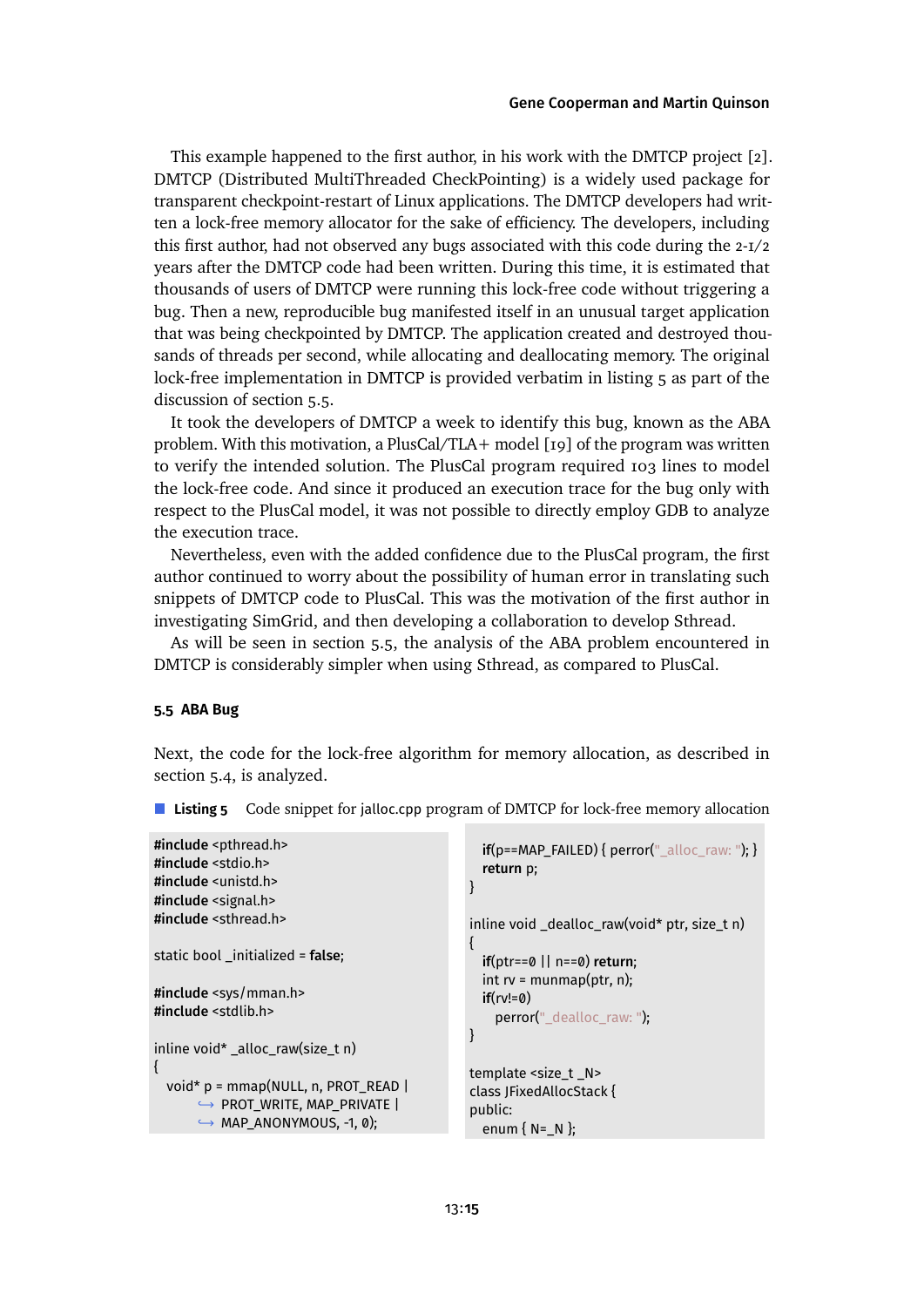JFixedAllocStack() {

```
if (\_blockSize == 0)_blockSize = 10*1024;
    _root = NULL;
  }
}
void initialize(int blockSize) {
  _blockSize = blockSize;
}
size_t chunkSize() { return N; }
//allocate a chunk of size N
void* allocate() {
  FreeItem* item = NULL;
  do {
    if (root == NULL) {
      expand();
    }
    // NOTE: _root could still be NULL (if
         → other threads consumed all
    // blocks that were made available
         ,→ from expand(). In such case,
         ,→ we
    // loop once again.
    /* Atomically does the following
         → operation:
     * item = root:* root = item->next:
     */
    sched_yield(); // _root is a shared
         → variable
    item = _root;
    sched_yield(); // root, item and item->
         → next are shared
  } while (!_root || !
       ,→ __sync_bool_compare_and_swap
       \hookrightarrow (&_root, item, item->next));
  item->next = NULL;
  return item;
}
//deallocate a chunk of size N
void deallocate(void* ptr) {
  if (ptr == NULL) return;
  FreeItem* item = static_cast<FreeItem*>(
       \hookrightarrow ptr);
  do {
```

```
/* Atomically does the following
           → operation:
       * item->next = _root;
       * _root = item;
       */
      sched_yield(); // _root is a shared
           → variable
      item->next = _root;
      sched_yield(); // root, item and item->
           → next are shared
    } while (!
         ,→ __sync_bool_compare_and_swap
        ,→ (&_root, item->next, item));
  }
protected:
  //allocate more raw memory when stack is
       → empty
  void expand() {
    FreeItem* bufs = static_cast<FreeItem*>(
         ,→ _alloc_raw(_blockSize));
    int count= _blockSize / sizeof(FreeItem);
    for(int i=0; i<count-1; ++i){
      bufs[i].next=bufs+i+1;
    }
    do {
      /* Atomically does the following
          → operation:
       * bufs[count-1].next = _root;
       * root = bufs:
       */
      bufs[count-1].next = _root;
    } while (!
         ,→ __sync_bool_compare_and_swap
        ,→ (&_root, bufs[count-1].next, bufs)
        ,→ );
  }
protected:
  struct FreeItem {
    union {
      FreeItem* next;
      char buf[N];
    };
  };
private:
  FreeItem* volatile _root;
  size_t _blockSize;
  char padding[128];
};
```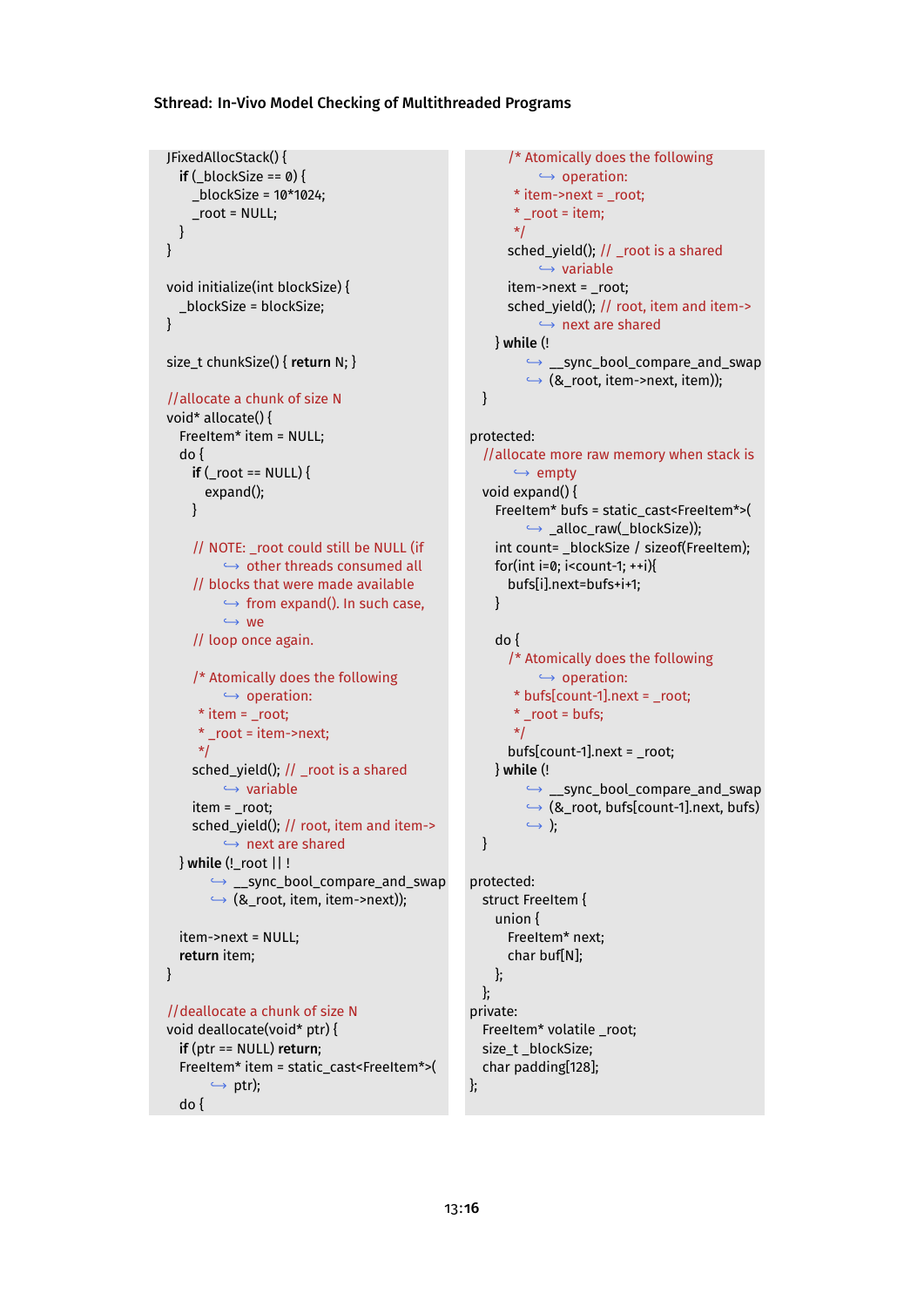```
// The original code had 4 levels of blocks of
     → different sizes.
JFixedAllocStack<64> lvl1;
void initialize(void)
{
  lvl1.initialize(1024*16);
  _initialized = true;
}
void* allocate(size_t n)
{
  if (! initialized) {
    initialize();
  }
  void *retVal;
  if(n <= lvl1.chunkSize()) retVal = lvl1.allocate
        ,→ (); else
  retVal = _{alloc\_raw(n)};
  return retVal;
}
void deallocate(void* ptr, size_t n)
{
  if (!_initialized) {
    char msg[] = "***DMTCP INTERNAL ERROR:
          \leftrightarrow Free called before init\n";
    abort();
  }
  if(n <= lvl1.N) lvl1.deallocate(ptr); else
  _dealloc_raw(ptr, n);
}
                                                      // This function added for testing
                                                      void *allocate_tester() {
                                                         // Each thread has a private item array
                                                        void *item[20];
                                                        int idx = 0;
                                                        for (int i = 0; i < 5; i++) {
                                                            if ((random() & 1) == 1) {
                                                              item[idx++] = [v11.]} else if (idx > 0) {
                                                              lvl1.deallocate(item[--idx]);
                                                           } // Else do nothing
                                                         }
                                                        return NULL;
                                                      }
                                                      int main(int argc, char* argv[])
                                                      {
                                                        // Initialize 1024 blocks of 16 bytes
                                                        initialize();
                                                        // Create second thread, with competing
                                                              \hookrightarrow calls by allocate_tester()
                                                        srandom(42);
                                                        pthread_t thread2;
                                                        pthread_create(&thread2, NULL,
                                                              ,→ allocate_tester, NULL);
                                                        allocate_tester();
                                                        return 0;
                                                      }
```
The code initializes a shared stack of 10,240 64-byte items. The two threads concurrent allocate and deallocate items from the shared stack. Each thread allocates and deallocates at random, but the POSIX-standard sthread() call is used to initialize the random seed, so that repeated runs will return the same pseudo-random sequence.

```
[0.000000] (0:maestro@) Check a safety property. Reduction is: none.
[ 0.000000] (0:maestro@) Configuration change: Set 'model-check/reduction' to 'none'
Segmentation fault.
[ 0.000000] (0:maestro@) **************************
[ 0.000000] (0:maestro@) ** CRASH IN THE PROGRAM **
[0.000000] (0:maestro@) ***************************
[ 0.000000] (0:maestro@) From signal: Segmentation fault
[0.000000] (0:maestro@) A core dump was generated by the system.
[ 0.000000] (0:maestro@) Counter-example execution trace:
[ 0.000000] (0:maestro@) Path = 2;2;2;2;1;2;2;1
[ 0.000000] (0:maestro@) Expanded states = 14155
[ 0.000000] (0:maestro@) Visited states = 90784
[ 0.000000] (0:maestro@) Executed transitions = 89703
[ 0.000000] (0:maestro@) Stack trace:
 0: JFixedAllocStack<64ul>::allocate() (...)
  1: allocate_tester() (...)
  2: primary_thread(int, char**) (...)
```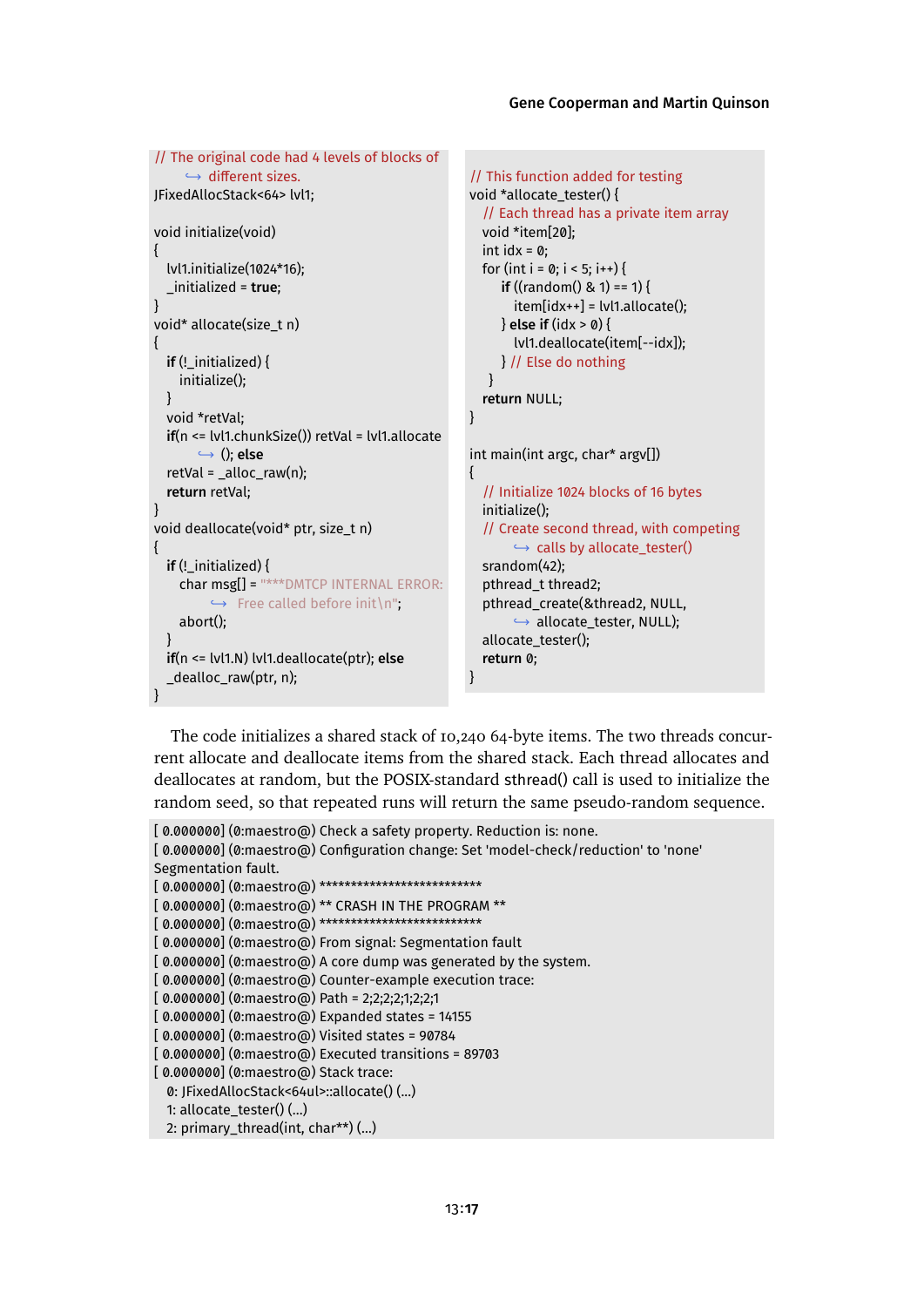3: int std::\_\_invoke\_impl<int, int (\*&)(int, char\*\*), ... (...) 4: std::\_\_invoke\_result<int (\*&)(int, char\*\*), int&, ... (...) 5: int std::\_Bind<int (\*(int, char\*\*))(int, char\*\*)>:: ... 6: int std::\_Bind<int (\*(int, char\*\*))(int, char\*\*)>:: ... 7: std::\_Function\_handler<void (), std::\_Bind<int ... 8: std::function<void ()>::operator()() const (...) 9: simgrid::kernel::context::Context::operator()() (...) 10: simgrid::kernel::context::RawContext::wrapper(...) (...) 11: ? (RIP=0x0 RSP=0x55555e123000)

Here, Sthread is faithful to the example in the DMTCP project that brought this to our attention. In the DMTCP project, the target application was observed to crash, and Sthread has discovered a thread schedule leading to a crash. Sthread discovered a program crash using its default max-depth of 1000.

The reported thread schedule 2;2;2;2;1;2;2;1 corresponds to an allocate, another allocate and a deallocate by thread 2, while thread 1 is trying to allocate. The pattern corresponds to the ABA problem earlier describedin [section 5.4.](#page-12-0) The choice of calls to allocate or deallocate was verified by printing application source line numbers where there are calls to sched yield().

Finally, during deallocate, a thread has a choice of which of the buffers that it has allocated that it wishes to deallocate back to the stack. The testing functions called by main() (and not shown here) includes a standard model-checking "choose()" function, which is used to try each choice of buffers. If a choice does not lead to a bug, then this is followed by a rollback to the next choice of stack buffer to be deallocated. The application prints the choice, along with the source line numbers described above, in order to reproduce the bug in combination with the thread schedule.

Sthread terminated its check at the end of the thread schedule, 2;2;2;2;1;2;2;1 because it reached a failed assertion in the application source code at the end of allocate(). The assertion was not in the original source code, but we wished to limit the max-depth to a small integer for the sake of efficiency. So, we added assertions to the end of allocate() and deallocate() in order to check for consistency of the stack data structure. Without this, one would have to explore to a much larger max-depth in order to (a) see an inconsistent stack data structure being create; and then (b) see the application eventually crash due to the inconsistency. Further, the inconsistent data structure is a bug even if the process never crashes.

The assertion that was added follows the linked lists from root through dereferencing (via item-*>*next) to eventually reach the end of stack. In the code, when an item is removed from the stack, the original code is modified to set the next item to a fixed, but randomly chosen 64-bit double word. This allows for detection of inconsistencies in the case that the removed item remains accessible from the data structure. We also terminate the dereference checking after at most 64 iterations. Any dereferencing through 64 or more iterations is considered an assertion failure, since we limited the testing function to at most five calls to allocate and deallocate..

Finally, note that in case of a bug, the assertion will either produce an assertion failure, or it will produce a program crash due to a bad pointer dereference (e.g., dereferencing NULL). In our experiment, the program crashed.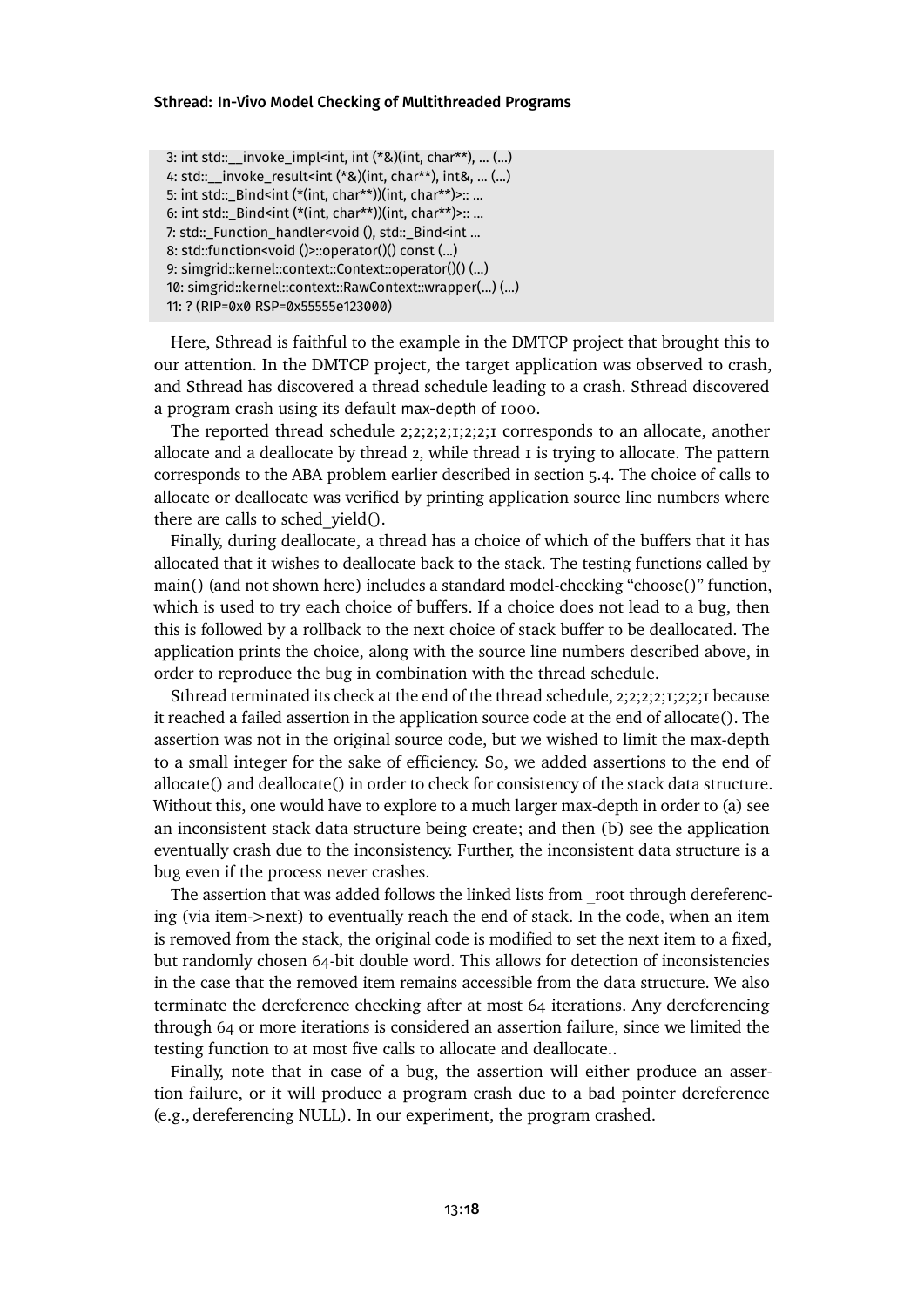#### <span id="page-18-0"></span>**6 Related Work**

The Sthread implementation is based on SimGrid [\[21,](#page-23-4) [7\]](#page-22-3). SimGrid is a long-standing project that appeared in 2003 [\[20\]](#page-23-2). It is a simulation package that offers explicit-state model checking for formal verification. The process memory is considered as the state of the process. The SimGrid developers call this *stateless model checking* since the model state is not derived from the target program variables themselves. The state of all of process memory serves as the model-checking state. SimGrid includes sophisticated heuristics to determine what parts of process memory represent garbage and should not be included in a test for state equality. SimGrid has been used for verification of large-scale distributed systems [\[6\]](#page-22-4), network simulations [\[32\]](#page-24-3), and MPI [\[11\]](#page-22-0). The last example includes the SMPI interface, which was the inspiration for the Sthread interface of the current work.

The use of process memory as model state is the key to using the program as the formal model, without the need for the programmer to design a separate intermediate formal model for verification. The idea of using process memory as state in a model has also been used in other approaches to formal verification. An early approach to combining explicit-state model checking with process memory as state is found in CMC [\[24\]](#page-23-5), where it was used for event-driven networking protocols in a model of the AODV distributed protocol. Rather than use all of process memory as a model state, some approaches employ a compiler to parse the target code and instrument the addresses of all variables in the code (e.g., see CBMC [\[9,](#page-22-5) [18\]](#page-23-6), described below). In this case, the bits of memory of those (global and local) variables become the portion of memory representing the model state. In related work, [\[23\]](#page-23-7) describes transformations of process memory (i.e., reordering of memory regions) that can be used to decide when the memory state for two processes should be considered semantically equivalent.

There is one other well-known approach that often employs the idea of modeling the memory of a process. This is the use of *Context-Bounded Analysis* (CBA) in formal verification. However, the majority of CBA approaches use a compiler such as LLVM to instrument the addresses of variables of the target program. The direct use of program variables as state facilitates such back ends as SAT-based symbolic algorithms (testing for arbitrary program input) and *Bounded Decision Diagrams* (BDDs) [\[1\]](#page-21-2).

The general goal of CBA is different from that of Sthread. CBA methods typically have the more ambitious goal of capturing buffer overruns, writes to arbitrary addresses in memory, bugs in memory allocators, writes after freeing a memory region, and other bugs often associated either with low-level code of with  $C/C++$  and other "unsafe" languages.

Hence, while the goal of CBA methods is to formally model *preemptive context switching*. This has the advantage of being more general than Sthread. But it also has the disadvantage of incurring a still greater exponential explosion of states than Sthread, since thread context switches are assumed to be possible at any point at all in the code. In order to capture this more ambitious goal, the CBA methods employ a source-to-source transformation of a multithreaded program into a sequential program, in which a non-deterministic program variable, current\_thread, indicates which thread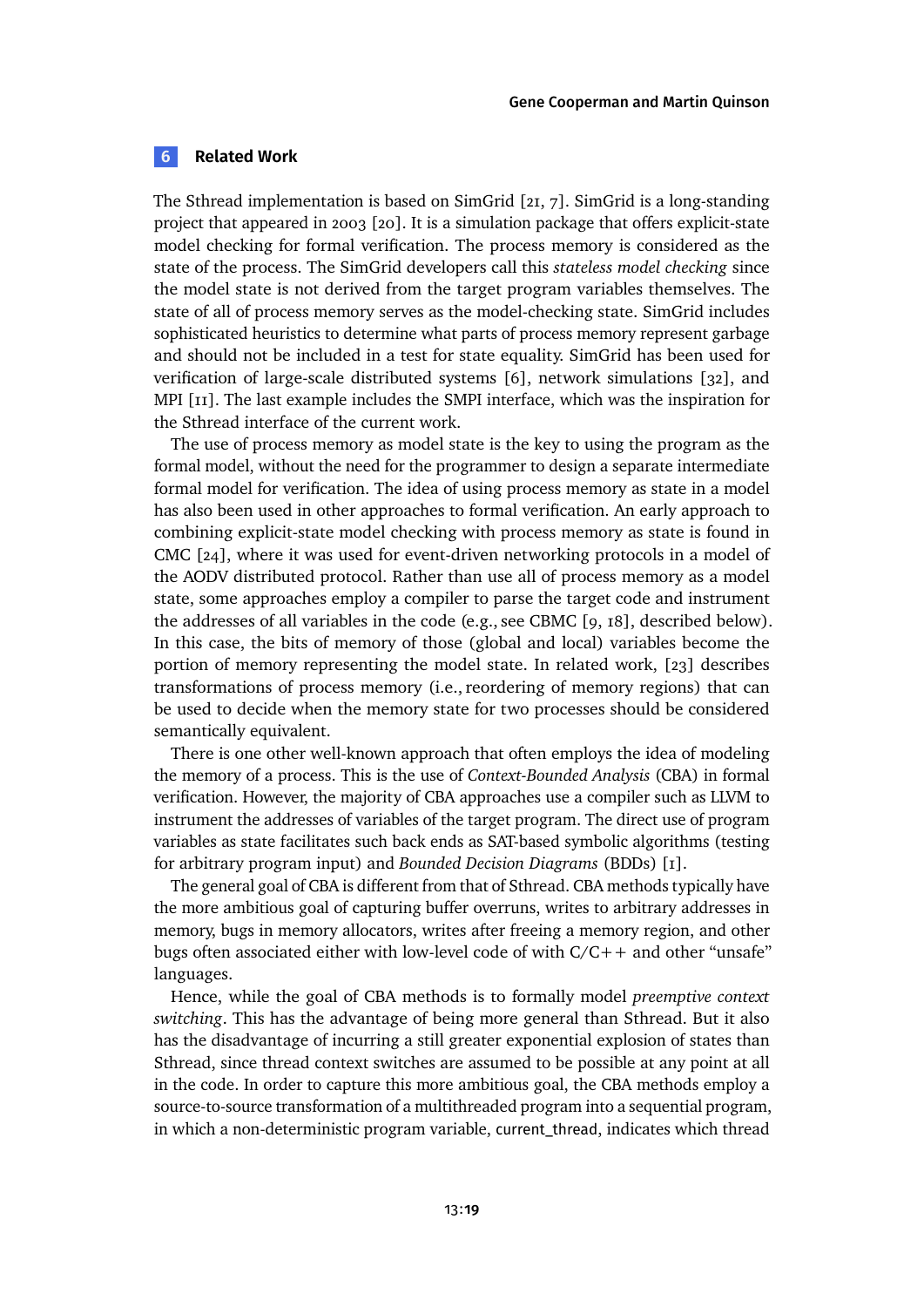executes the next statement. After each statement, a "goto" is executed to go to pc[current\_thread] and that pc is then incremented. Thus, any thread can preempt after any statement. An example of this approach is Lazy-CSeq [\[16,](#page-23-8) [17\]](#page-23-9).

In order to limit the exponential explosion, the number of context switches (changes to current\_thread) is bounded. (Hence, this motivates the name Context-Bounded Analysis for CBA.) In some cases, the upper bound on context switches in CBA is even set to two. A successful example of limiting the bound to two is found in KISS [\[29\]](#page-24-4). The implicit assumption behind a small bound on the number of context switches is that "errors in multithreaded software typically have shortest counterexample traces that require only a small number of context switches" [\[34\]](#page-24-5). This is especially the case for finding implementation bugs due to memory overruns, write-after-free, etc.

At the back end, CBA typically uses either a SAT solver or a Boolean Decision Diagram (BDD) to implement formal verification. In the case of symbolic-algorithm approaches, BDDs are especially popular. CBMC is an example of a popular bounded model checker for C [\[9,](#page-22-5) [18\]](#page-23-6). It derives its state using a compiler to identify all variables, and can unwind loops to a certain bound, and it uses SAT or SMT for the back end. JCBMC [\[27\]](#page-23-10) uses a symbolic algorithm on Java codes in which the model state is the state of all variables.

There are two notable examples of prior work which use an explicit-state model checker as a back end, and also directly operate on  $C/C++$  programs, and for which process memory regions can be used as part of a formal model state. One is pancam, which uses the SPIN [\[15\]](#page-22-6) back-end for traditional explicit-state model checking. The second one is DIVINE, which (unlike Sthread) does not support programmer code for specific liveness properties. DIVINE is centered around general LTL formulas and the corresponding Büchi automata, along with explicit-state model checking. DIVINE prefers general liveness properties rather than the application-specific liveness properties of Sthread. In both cases, virtual machines interpret an intermediate representation, byte code generated by the LLVM compiler. In both cases, the use of an interpreter implies slower execution of the target program during model checking. Hence, it is not in vivo. Further, while Sthread uses all of process memory as model state, and then subtracts memory that may be garbage (e.g., uninitialized malloc memory), these approaches begin with only the memory of the program variables, and then (in the case of DIVINE), the interpreter tracks additional memory that is allocated by the target program. See [\[13\]](#page-22-7) for a classification of model checking that includes some of the ways that model state may be represented.

In the case of CBA, pancam [\[34\]](#page-24-5) has employed CBA with the well-known SPIN explicit-state model checker [\[34\]](#page-24-5) at the back end. LLVM byte code is interpreted in a virtual machine and the LLVM byte code allows the system to track program variables as its state.

Another notable approach is DIVINE [\[3,](#page-22-8) [4,](#page-22-9) [30\]](#page-24-6), a large, long-standing project now in its fourth version [\[3\]](#page-22-8). The citation [\[30\]](#page-24-6) is particularly recommended for an overview of DIVINE. DIVINE takes the approach of no annotations to the target  $C/C++$  code. Thus, DIVINE includes a large number of *general* LTL-based properties that must be checked for the entire program. (In contrast, Sthread allows the programmer to add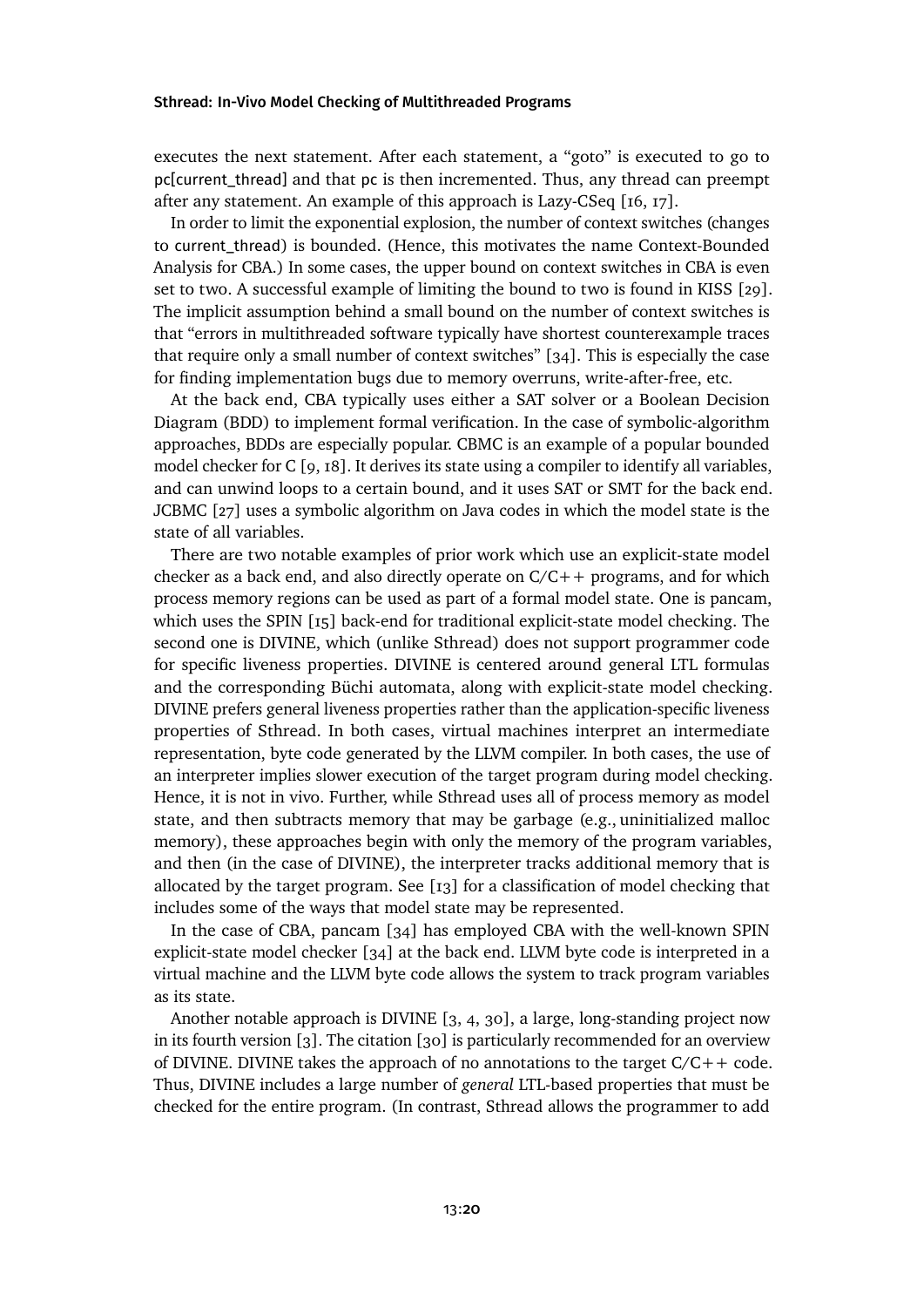program-specific C/C++ variables to express program-specific liveness properties to be checked. See [section 5.3.](#page-10-0))

While DIVINE directly checks input  $C/C++$  programs, it follows the approach of pancam in compiling to LLVM byte code (IR, or intermediate representation), where it is interpreted by the DIVM virtual machine (in version 4, whereas formerly the interpreter was integrated into the formal verification layer). While the capabilities of DIVINE are impressive, it suffers from two failings with respect to the goals of this paper: (i) the use of an interpreter for intermediate byte code means that it is slower than Sthread's execution of native machine code, and the DIVINE interpreter is limited in not being able to handle most kernel calls or any external calls to a GPU, FPGA or other CPU accelerator [\[30,](#page-24-6) page 2]; and (ii) the pre-compilation phase to compile *general* LTL formulas results in larger Büchi automata, which are both CPU-intensive and consume a lot of memory. Concerning issue (i), note that: "DIVINE can often be directly applied to verification of real-world code, provided it does not use inputs or platform-specific features, such as calls into the kernel of the operating system" [\[30,](#page-24-6) page 2]. This also implies that extensions of DIVINE to other communication libraries would imply a major undertaking, while Sthread has already demonstrated its in-vivo capability in SimGrid/SMPI for MPI [\[11\]](#page-22-0). Concerning issue (ii), DIVINE reports that its multi-core OWCTY plus on-the-fly cycle detection heuristic relies on topological sort for cycle detection and is "quadratic in the worst case for general LTL properties, although for a significant subset of formulae ([for] weak Büchi automata) the algorithm runs in linear time in the size of the product automaton" [\[12,](#page-22-10) see DiVinE-Multi-Core Algorithm]. In comparison, Sthread directly tests for properties such as deadlock, and can use simpler LTL formulas to test liveness since it allows the programmer to annotate the target program with applicationspecific livelock properties of concern only to that program. In fairness to DIVINE, issue (i) (interpreted execution) is partially mediated by DIVINE's re-implementation of the libc and pthread libraries for compatibility with DIVINE's interpret. Issue (ii) (precomputation of general LTL properties with Büchi automata) is partially mediated by DIVINE's use of multi-core and clusters for compilation of the Büchi automata [\[5\]](#page-22-11).

An early example related to the CBA approach (although not known under that name at the time) is Chess [\[25\]](#page-23-11). Chess modeled multithreaded system calls, but it was not formally a model checker since it did not have states. It simply explored many thread schedules from the beginning and had neither process memory-based states or other states.  $S^2E$  [\[8\]](#page-22-12) is related to Chess, in that it is not a model checker since it does not have states. It employs a symbolic algorithm with abstractions to form a tree of search schedules, and it refines that tree to explore additional execution paths. It operates directly on code by employing dynamic binary translation inside a virtual machine.

In contrast to the above work, the current work is intended to be employed in concurrent algorithms in which a larger number of context switches are required to exhibit a bug (as opposed to the case for CBA).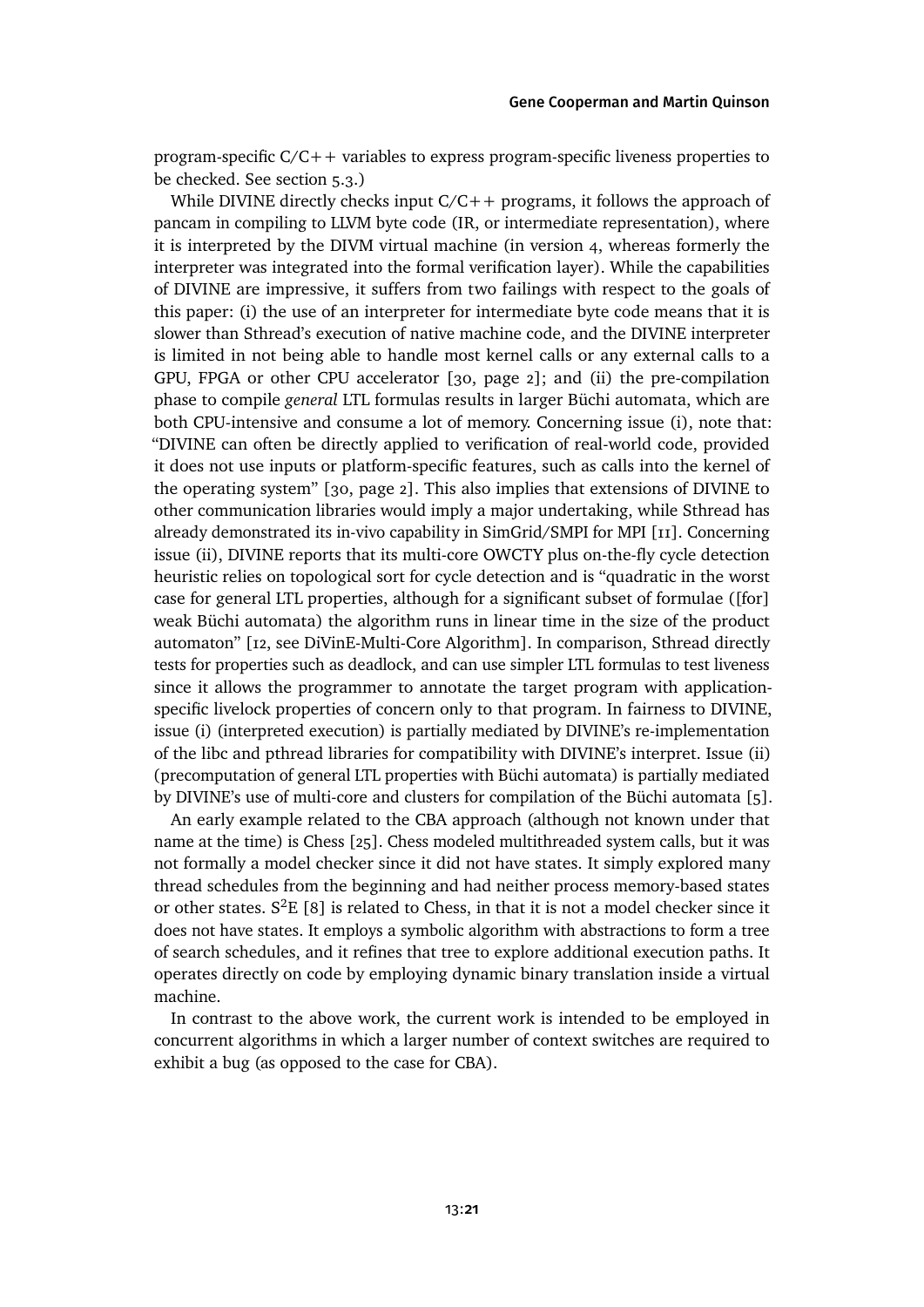## <span id="page-21-0"></span>**7 Conclusion and Future Work**

It has been shown that Sthread correctly handles a broad variety of concurrent algorithms for multithreaded programs. Examples were shown for deadlock, program crash, assertion failure, and livelock. Sthread allows the programmer to add small in-vivo annotations in  $C/C++$  to the target program. This provides a reasonable balance between allowing the programmer to provide hints to Sthread for better efficiency, and maintaining a light burden for programmers with no experience in formal verification.

The examples covered here also strongly overlap with the exercises in a beginning course covering multithreaded programming. This is meant to suggest the pedagogical advantages of using Sthread to allow beginning students to gain immediate feedback through execution traces of failure modes, as they seek to debug their homework.

*Dynamic partial order reduction* (DPOR) is a classical technique used to make explicitstate model checking more efficient. SimGrid already employs DPOR in other domains, and SimGrid will be extended to support DPOR for the POSIX threads domain.

While the work of this paper is based on the  $C/C++$  language, Sthread is both language-independent and compiler-independent. It operates directly on machine code, rather than a compiler-generated intermediate byte code. This will be demonstrated in future work, by extending the Sthread implementation to support verification of multithreaded APIs for other languages.

In order to better support pedagogy, a future work will develop a series of graduated exercises in implementing POSIX threads programs and to implement concurrent algorithms with multithreading. A framework will be designed to automatically employ Sthread to check the student's work and provide feedback, rather than requiring the student to directly employ Sthread, as is currently the case.

**Acknowledgements** The work of the first author was partially supported by NSF Grant OAC-1740218. The work of the second author was partially supported by the Inria Project Lab (IPL) Hac Specis. The two together are partially supported by a grant from Inria as an Inria Associate Team (Équipe Associée d'Inria) with the title "FogRein: Steering Efficiency for Distributed Applications". The authors are grateful for the detailed comments of the referees and for the careful reading and comments by Gregory Price.

#### **References**

- <span id="page-21-2"></span>[1] Sheldon B. Akers. Binary decision diagrams. *IEEE Transactions on Computers*, C-27(6):509–516, 1978.
- <span id="page-21-1"></span>[2] Jason Ansel, Kapil Arya, and Gene Cooperman. DMTCP: Transparent checkpointing for cluster computations and the desktop. In *23rd IEEE International Parallel and Distributed Processing Symposium (IPDPS'09)*, pages 1–12. IEEE, 2009. [doi:10.1109/IPDPS.2009.5161063](http://dx.doi.org/10.1109/IPDPS.2009.5161063).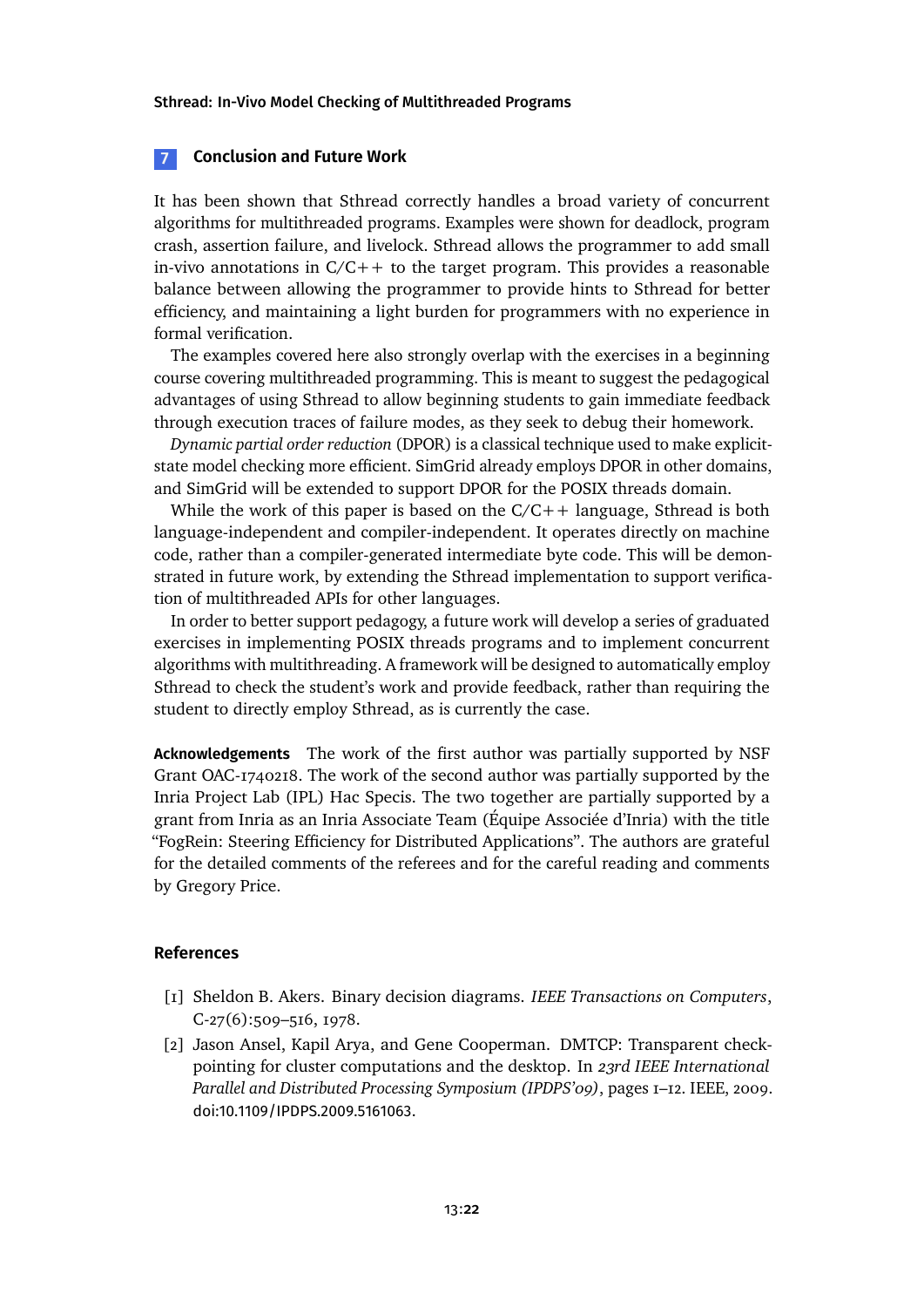#### [Gene Cooperman](#page-25-0) and [Martin Quinson](#page-25-1)

- <span id="page-22-8"></span>[3] Zuzana Baranová, Jiří Barnat, Katarína Kejstová, Tadeáš Kučera, Henrich Lauko, Jan Mrázek, Petr Ročkai, and Vladimír Štill. Model checking of C and C++ with DIVINE 4. In *International Symposium on Automated Technology for Verification and Analysis*, volume 10482 of *LNCS*, pages 201–207. Springer, 2017. [doi:10.1007/](http://dx.doi.org/10.1007/978-3-319-68167-2_14) [978-3-319-68167-2\\_14](http://dx.doi.org/10.1007/978-3-319-68167-2_14).
- <span id="page-22-9"></span>[4] Jiri Barnat, Lubos Brim, and Petr Ročkai. DiVinE multi-core–a parallel LTL modelchecker. In *International Symposium on Automated Technology for Verification and Analysis*, pages 234–239. Springer, 2008. [doi:10.1007/978-3-540-88387-6\\_20](http://dx.doi.org/10.1007/978-3-540-88387-6_20).
- <span id="page-22-11"></span>[5] Jiri Barnat, Lubos Brim, and Petr Rockai. DiVinE 2.0: High-performance model checking. In *2009 International Workshop on High Performance Computational Systems Biology*, pages 31–32. IEEE, 2009. [doi:10.1109/HiBi.2009.10](http://dx.doi.org/10.1109/HiBi.2009.10).
- <span id="page-22-4"></span>[6] Henri Casanova, Arnaud Giersch, Arnaud Legrand, Martin Quinson, and Frédéric Suter. SimGrid: a sustained effort for the versatile simulation of large scale distributed systems. *arXiv preprint arXiv:1309.1630*, 2013.
- <span id="page-22-3"></span>[7] Henri Casanova, Arnaud Legrand, and Martin Quinson. SimGrid: A generic framework for large-scale distributed experiments. In *Tenth International Conference on Computer Modeling and Simulation (uksim 2008)*, pages 126–131. IEEE, 2008. [doi:10.1109/UKSIM.2008.28](http://dx.doi.org/10.1109/UKSIM.2008.28).
- <span id="page-22-12"></span>[8] Vitaly Chipounov, Volodymyr Kuznetsov, and George Candea. S2E: A platform for in-vivo multi-path analysis of software systems. *ACM SIGARCH Computer Architecture News*, 39(1):265–278, 2011. [doi:10.1145/1950365.1950396](http://dx.doi.org/10.1145/1950365.1950396).
- <span id="page-22-5"></span>[9] Edmund Clarke, Daniel Kroening, and Flavio Lerda. A tool for checking ANSI-C programs. In *International Conference on Tools and Algorithms for the Construction and Analysis of Systems (TACAS'04)*, pages 168–176. Springer, 2004. [doi:10.1007/](http://dx.doi.org/10.1007/978-3-540-24730-2_15) [978-3-540-24730-2\\_15](http://dx.doi.org/10.1007/978-3-540-24730-2_15).
- <span id="page-22-1"></span>[10] Weidong Cui, Xinyang Ge, Baris Kasikci, Ben Niu, Upamanyu Sharma, Ruoyu Wang, and Insu Yun. REPT: Reverse debugging of failures in deployed software. In *13th USENIX Symposium on Operating Systems Design and Implementation (OSDI'18)*, pages 17–32, 2018.
- <span id="page-22-0"></span>[11] Augustin Degomme, Arnaud Legrand, Georges Markomanolis, Martin Quinson, Mark Stillwell, and Frédéric Suter. Simulating MPI applications: the SMPI approach. *IEEE Transactions on Parallel and Distributed Systems*, 28(8):2387–2400, 2017. [doi:10.1109/TPDS.2017.2669305](http://dx.doi.org/10.1109/TPDS.2017.2669305).
- <span id="page-22-10"></span>[12] DIVINE team. Divine multi-core. [https://divine.fi.muni.cz/darcs/branch-3.0/gui/](https://divine.fi.muni.cz/darcs/branch-3.0/gui/help/divine/divine-mc.html) [help/divine/divine-mc.html](https://divine.fi.muni.cz/darcs/branch-3.0/gui/help/divine/divine-mc.html), 2019. [Online; accessed Jan., 2020].
- <span id="page-22-7"></span>[13] Sebastian Gabmeyer, Petra Brosch, and Martina Seidl. A classification of model checking-based verification approaches for software models. In *Proceedings of the 2nd International Workshop on the Verification of Model Transformation (VOLT)*, 2013.
- <span id="page-22-2"></span>[14] GNU Foundation. GDB and reverse debugging. [https://www.gnu.org/software/](https://www.gnu.org/software/gdb/news/reversible.html) [gdb/news/reversible.html](https://www.gnu.org/software/gdb/news/reversible.html), 2009. [Online; accessed Jan., 2020].
- <span id="page-22-6"></span>[15] Gerard J. Holzmann. The model checker SPIN. *IEEE Transactions on Software Engineering*, 23(5):279–295, 1997. [doi:10.1109/32.588521](http://dx.doi.org/10.1109/32.588521).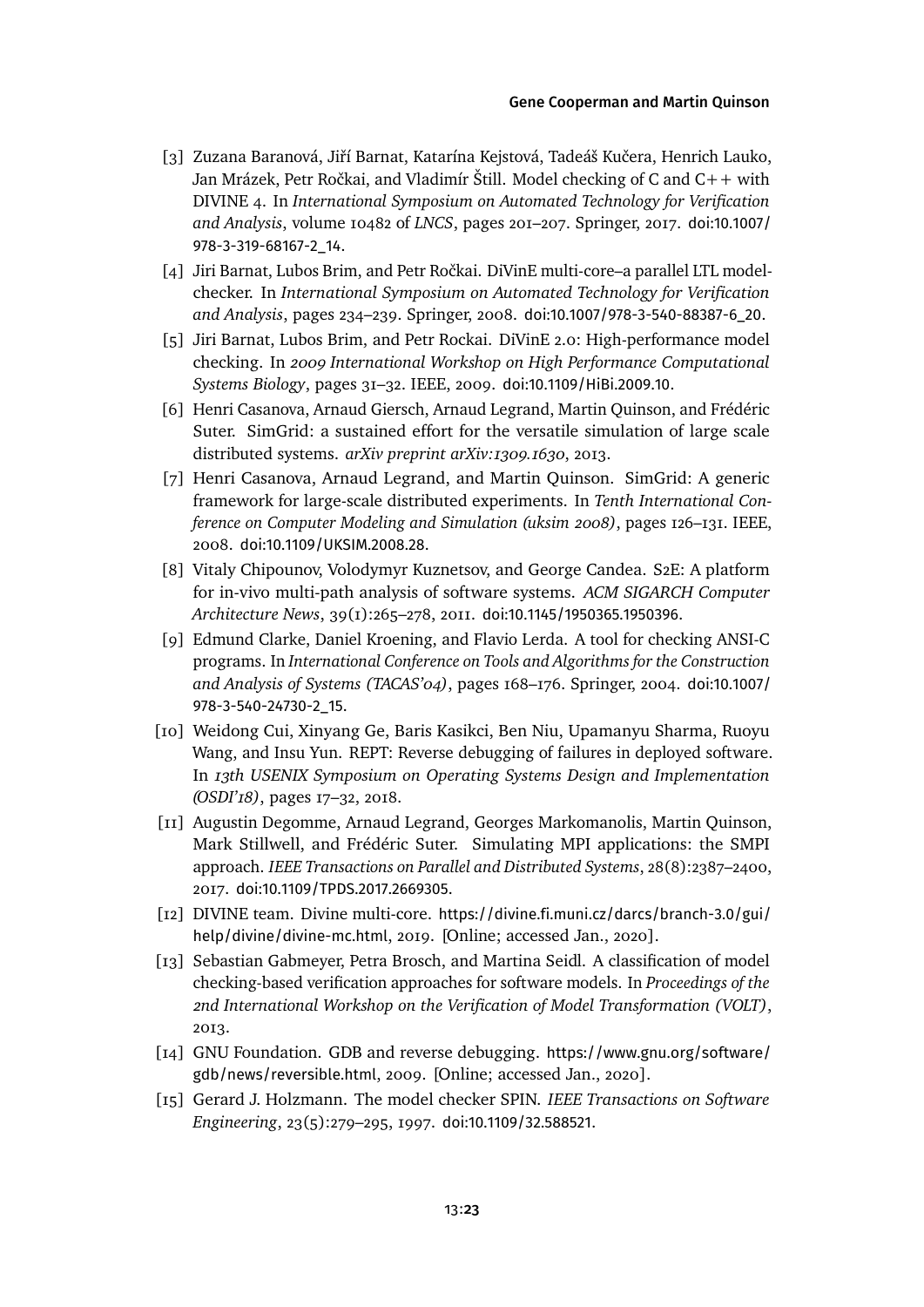- <span id="page-23-8"></span>[16] Omar Inverso, Truc L Nguyen, Bernd Fischer, Salvatore La Torre, and Gennaro Parlato. Lazy-CSeq: A context-bounded model checking tool for multi-threaded C-programs. In *2015 30th IEEE/ACM International Conference on Automated Software Engineering (ASE)*, pages 807–812. IEEE, 2015. [doi:10.1109/ASE.2015.108](http://dx.doi.org/10.1109/ASE.2015.108).
- <span id="page-23-9"></span>[17] Omar Inverso, Ermenegildo Tomasco, Bernd Fischer, Salvatore La Torre, and Gennaro Parlato. Bounded model checking of multi-threaded C programs via lazy sequentialization. In *International Conference on Computer Aided Verification*, pages 585–602. Springer, 2014. [doi:10.1007/978-3-319-08867-9\\_39](http://dx.doi.org/10.1007/978-3-319-08867-9_39).
- <span id="page-23-6"></span>[18] Daniel Kroening and Michael Tautschnig. CBMC–C bounded model checker. In *International Conference on Tools and Algorithms for the Construction and Analysis of Systems*, pages 389–391. Springer, 2014. [doi:10.1007/978-3-642-54862-8\\_26](http://dx.doi.org/10.1007/978-3-642-54862-8_26).
- <span id="page-23-3"></span>[19] Leslie Lamport. The PlusCal algorithm language. In *International Colloquium on Theoretical Aspects of Computing*, pages 36–60. Springer, 2009. [doi:10.1007/978-3-](http://dx.doi.org/10.1007/978-3-642-03466-4_2) [642-03466-4\\_2](http://dx.doi.org/10.1007/978-3-642-03466-4_2).
- <span id="page-23-2"></span>[20] Arnaud Legrand, Loris Marchal, and Henri Casanova. Scheduling distributed applications: The SimGrid simulation framework. In *Proceedings of the 3rd IEEE/ACM International Symposium on Cluster Computing and the Grid, (CC-Grid'03)*, pages 138–145. IEEE, 2003. [doi:10.1109/CCGRID.2003.1199362](http://dx.doi.org/10.1109/CCGRID.2003.1199362).
- <span id="page-23-4"></span>[21] Stephan Merz, Martin Quinson, and Cristian Rosa. SimGrid MC: Verification support for a multi-API simulation platform. In *Formal Techniques for Distributed Systems*, pages 274–288. Springer, 2011. [doi:10.1007/978-3-642-21461-5\\_18](http://dx.doi.org/10.1007/978-3-642-21461-5_18).
- <span id="page-23-0"></span>[22] Pablo Montesinos, Luis Ceze, and Josep Torrellas. Delorean: Recording and deterministically replaying shared-memory multiprocessor execution efficiently. *ACM SIGARCH Computer Architecture News*, 36(3):289–300, 2008. [doi:10.1145/](http://dx.doi.org/10.1145/1394608.1382146) [1394608.1382146](http://dx.doi.org/10.1145/1394608.1382146).
- <span id="page-23-7"></span>[23] Madanlal Musuvathi and David L. Dill. An incremental heap canonicalization algorithm. In *International SPIN Workshop on Model Checking of Software*, pages 28–42. Springer, 2005. [doi:10.1007/11537328\\_6](http://dx.doi.org/10.1007/11537328_6).
- <span id="page-23-5"></span>[24] Madanlal Musuvathi, David Y.W. Park, Andy Chou, Dawson R. Engler, and David L. Dill. CMC: A pragmatic approach to model checking real code. *ACM SIGOPS Operating Systems Review*, 36(SI):75–88, 2002. [doi:10.1145/1060289.1060297](http://dx.doi.org/10.1145/1060289.1060297).
- <span id="page-23-11"></span>[25] Madanlal Musuvathi, Shaz Qadeer, Thomas Ball, Gerard Basler, Piramanayagam Arumuga Nainar, and Iulian Neamtiu. Finding and reproducing Heisenbugs in concurrent programs. In *3rd USENIX Symposium on Operating Systems Design and Implementation (OSDI'08)*, volume 8, pages 267–280, 2008.
- <span id="page-23-1"></span>[26] Marek Olszewski, Jason Ansel, and Saman Amarasinghe. Kendo: efficient deterministic multithreading in software. In *Proc. of the 14th Int. Conf. on Architectural Support for Programming Languages and Operating Systems (ASPLOS'14)*, volume 44, pages 97–108. ACM, 2009. [doi:10.1145/2528521.1508256](http://dx.doi.org/10.1145/2528521.1508256).
- <span id="page-23-10"></span>[27] Quoc-Sang Phan, Pasquale Malacaria, and Corina S Pasareanu. Concurrent bounded model checking. *SIGSOFT Software Engineering Notes*, 2015. [doi:10.1145/](http://dx.doi.org/10.1145/2693208.2693240) [2693208.2693240](http://dx.doi.org/10.1145/2693208.2693240).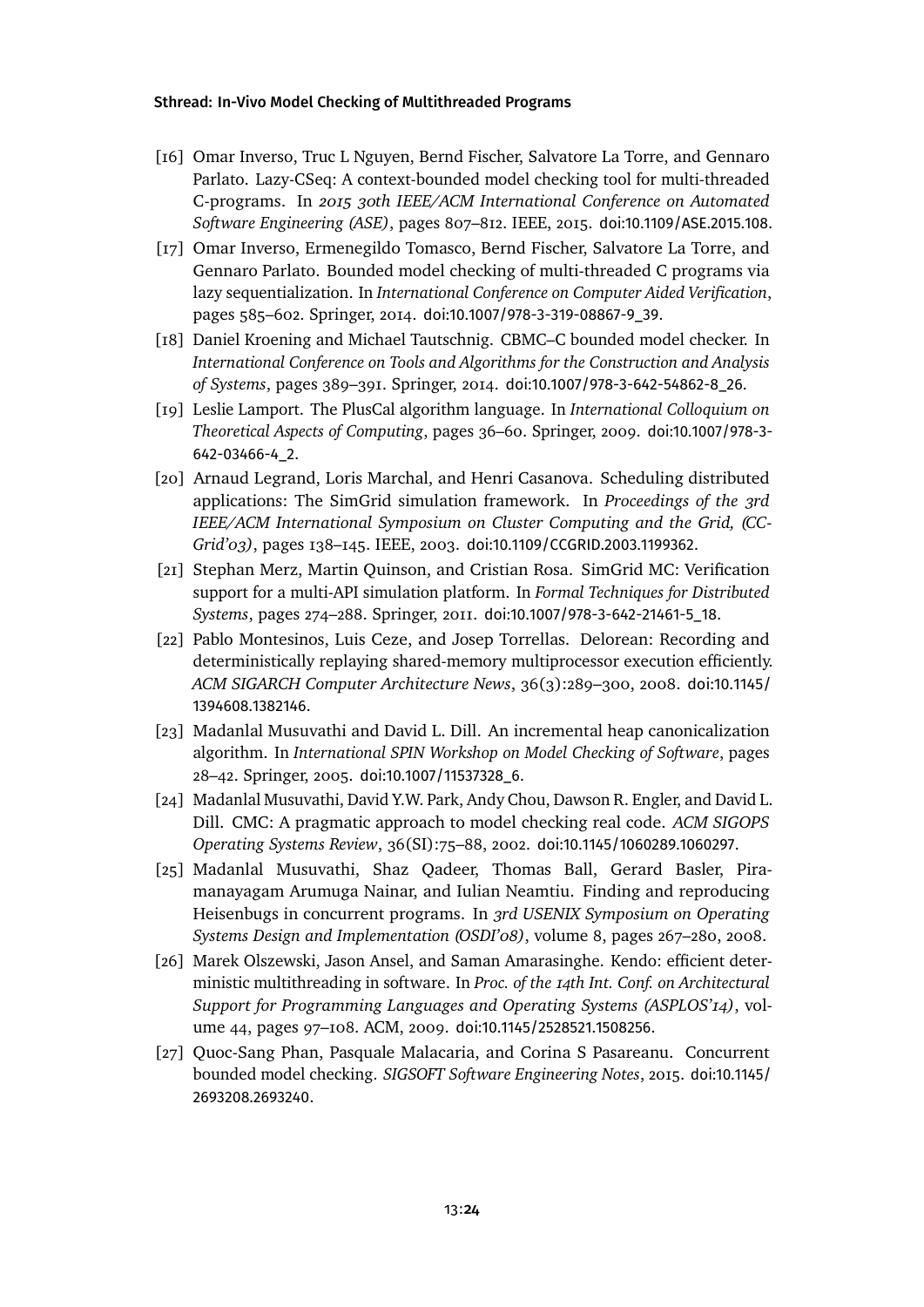- <span id="page-24-0"></span>[28] Gilles Pokam, Cristiano Pereira, Shiliang Hu, Ali-Reza Adl-Tabatabai, Justin Gottschlich, Jungwoo Ha, and Youfeng Wu. CoreRacer: A practical memory race recorder for multicore x86 TSO processors. In *Proceedings of the 44th Annual IEEE/ACM International Symposium on Microarchitecture*, pages 216–225. ACM, 2011. [doi:10.1145/2155620.2155646](http://dx.doi.org/10.1145/2155620.2155646).
- <span id="page-24-4"></span>[29] Shaz Qadeer and Dinghao Wu. KISS: Keep it simple and sequential. In *Proc. of ACM SIGPLAN 2004 Conf. on Programming Language Design and Implementation (PLDI'04)*, volume 39, pages 14–24. ACM, 2004. [doi:10.1145/996841.996845](http://dx.doi.org/10.1145/996841.996845).
- <span id="page-24-6"></span>[30] Vladimír Štill. LLVM transformations for model checking. Master's thesis, Masaryk University, Brno, Czech Republic, 2016. URL: [https://is.muni.cz/th/](https://is.muni.cz/th/buw8x/thesis.pdf) [buw8x/thesis.pdf](https://is.muni.cz/th/buw8x/thesis.pdf).
- <span id="page-24-1"></span>[31] Undo. UndoDB: The interactive reverse debugger for  $C/C++$  on Linux and Android. <https://undo.io/>, 2019. [Online; accessed Jan., 2020].
- <span id="page-24-3"></span>[32] Pedro Velho and Arnaud Legrand. Accuracy study and improvement of network simulation in the SimGrid framework. In *Proceedings of the 2nd International Conference on Simulation Tools and Techniques (SIMUTOOLS'09)*, page 13. ICST (Institute for Computer Sciences, Social Informatics and Telecommunications Engineering), 2009. [doi:10.4108/ICST.SIMUTOOLS2009.5592](http://dx.doi.org/10.4108/ICST.SIMUTOOLS2009.5592).
- <span id="page-24-2"></span>[33] Wikipedia. ABA problem. [https://en.wikipedia.org/wiki/ABA\\_problem](https://en.wikipedia.org/wiki/ABA_problem), 2019. [Online; accessed Jan., 2020].
- <span id="page-24-5"></span>[34] Anna Zaks and Rajeev Joshi. Verifying multi-threaded C programs with SPIN. In *International SPIN Workshop on Model Checking of Software*, pages 325–342. Springer, 2008. [doi:10.1007/978-3-540-85114-1\\_22](http://dx.doi.org/10.1007/978-3-540-85114-1_22).